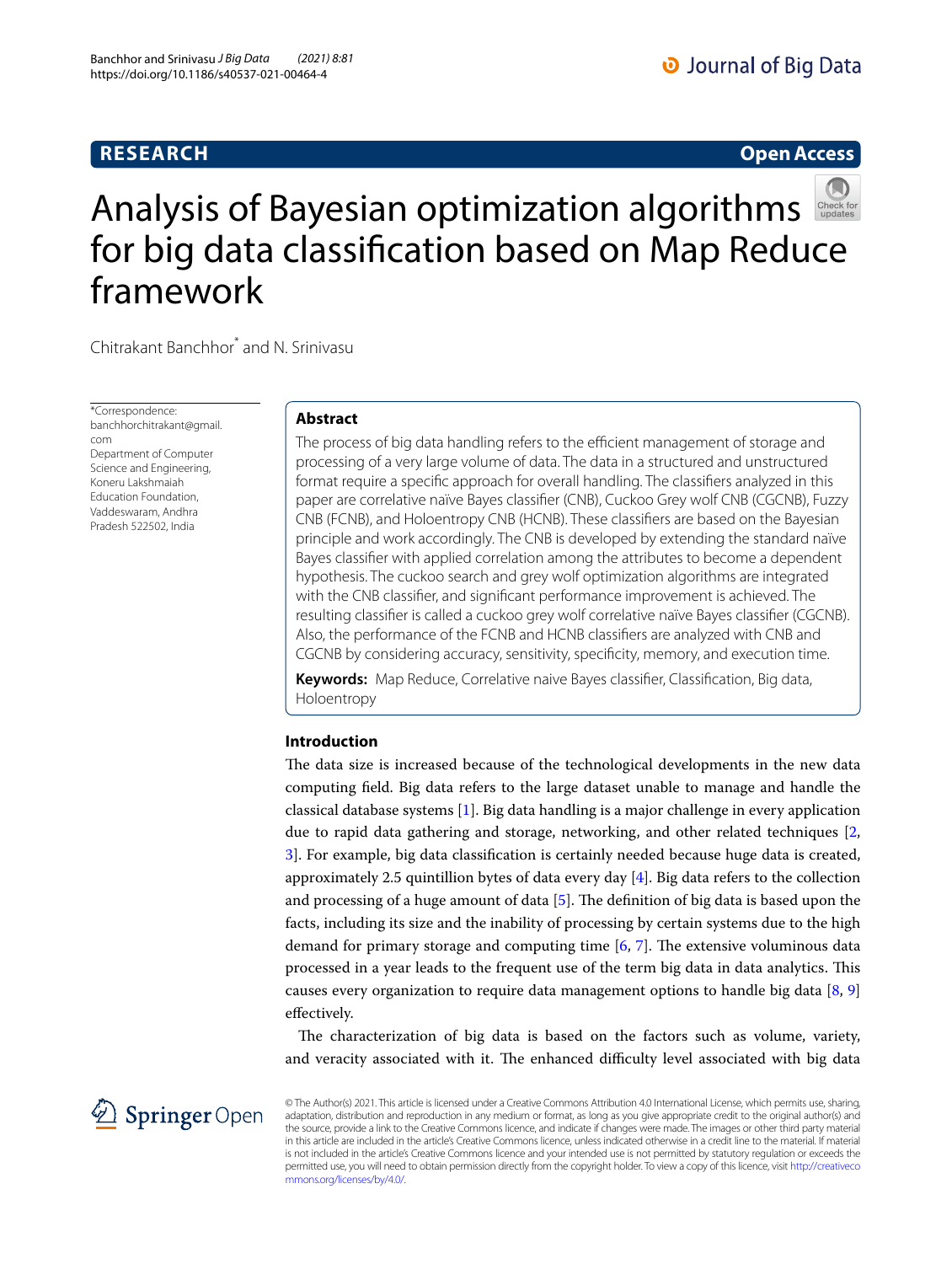processing is because data arrives in a continuous pattern from the internet sources [[10](#page-16-9), [11](#page-16-10)]. Data analytics is considered one of the challenging research problems, and data mining and machine learning techniques are used to perform analytics. The inherent complexities associated with the data are its large size, and non-uniform makes the limitations on the current data mining software tools and techniques [[12\]](#page-16-11). The standard data mining and machine learning methods are not directly dealing with extensive size data effectively [\[13,](#page-16-12) [14](#page-16-13)]. The analysis and knowledge extraction process related to big data can be further improved.

The two major categories, namely clustering, and classification are included in data mining schemes. The big data classification process is primarily [[15](#page-16-14), [16\]](#page-16-15) influenced by the various classifiers, such as Naïve Bayes [[17\]](#page-16-16), Support Vector Machine [[18\]](#page-16-17), and Extreme Learning Machine [\[19](#page-16-18)]. The data classification approach provided by ELM [[10\]](#page-16-9) algorithm is based on multiclassification rather than binary classification [\[20](#page-16-19)]. The observed fact about big data processing is the increased computational complexity because of the high volume [\[21](#page-16-20)]. The analysis of big data in supervised classification is based on the learning algorithms, and after that, it finds the appropriate classes for the datasets[[22\]](#page-16-21).

The analytics include the extraction of useful insights from the extensive data, and one of the major tasks associated with it is classification [\[23](#page-16-22), [24\]](#page-16-23). The deep study suggests the redesign of typical classification algorithms be adopted to classify very large amounts of data. The techniques are required to classify large amounts of data for different applications. The redesign of a classification technique for large amounts of data needs to be taken care of after that; the applications that use these algorithms can limit the growth of the extensive size of data[\[25\]](#page-17-0).

The analysis and organization techniques applicable to traditional systems are insufficient in addressing big data-related issues and challenges [[26,](#page-17-1) [27](#page-17-2)]. There are several algorithms developed for performing big data analysis tasks. The compatibility of MapReduce in handling big data processing makes it most suitable for analysis tasks [[28\]](#page-17-3).

The problem of processing large-size data is solved using the Map-Reduce scheme, which contains Mapper and Reducer tasks in parallel on datasets [[29\]](#page-17-4).

The Map-Reduce principle is derived from the divide and conquer strategy of problem-solving, in which sub-data samples are created and handled independently by splitting the data samples [\[30,](#page-17-5) [31\]](#page-17-6). The Map level divides the source data by producing dissimilar pairs of the key value. The efforts obtained from the key value in the map function are integrated by reducing functions at the Reduce level [[32\]](#page-17-7).

The number of smart data analytics approaches such as image processing, multitemporal processing, and automatic classification is increasingly in demand due to big data processing [\[33\]](#page-17-8). The data mining approaches integrated with the recent growing technologies are used for performing big data analytics with reduced limitations and drawbacks [[34\]](#page-17-9). The MapReduce technique and distributed file system introduced by Google provides a suitable environment for processing large-scale datasets over a group of systems. The MapReduce framework is used to perform big data mining using several processors efficiently [[12\]](#page-16-11). Generally, Hadoop, one of the systems, provides a parallel programming environment [[35](#page-17-10)] used to execute the MapReduce framework.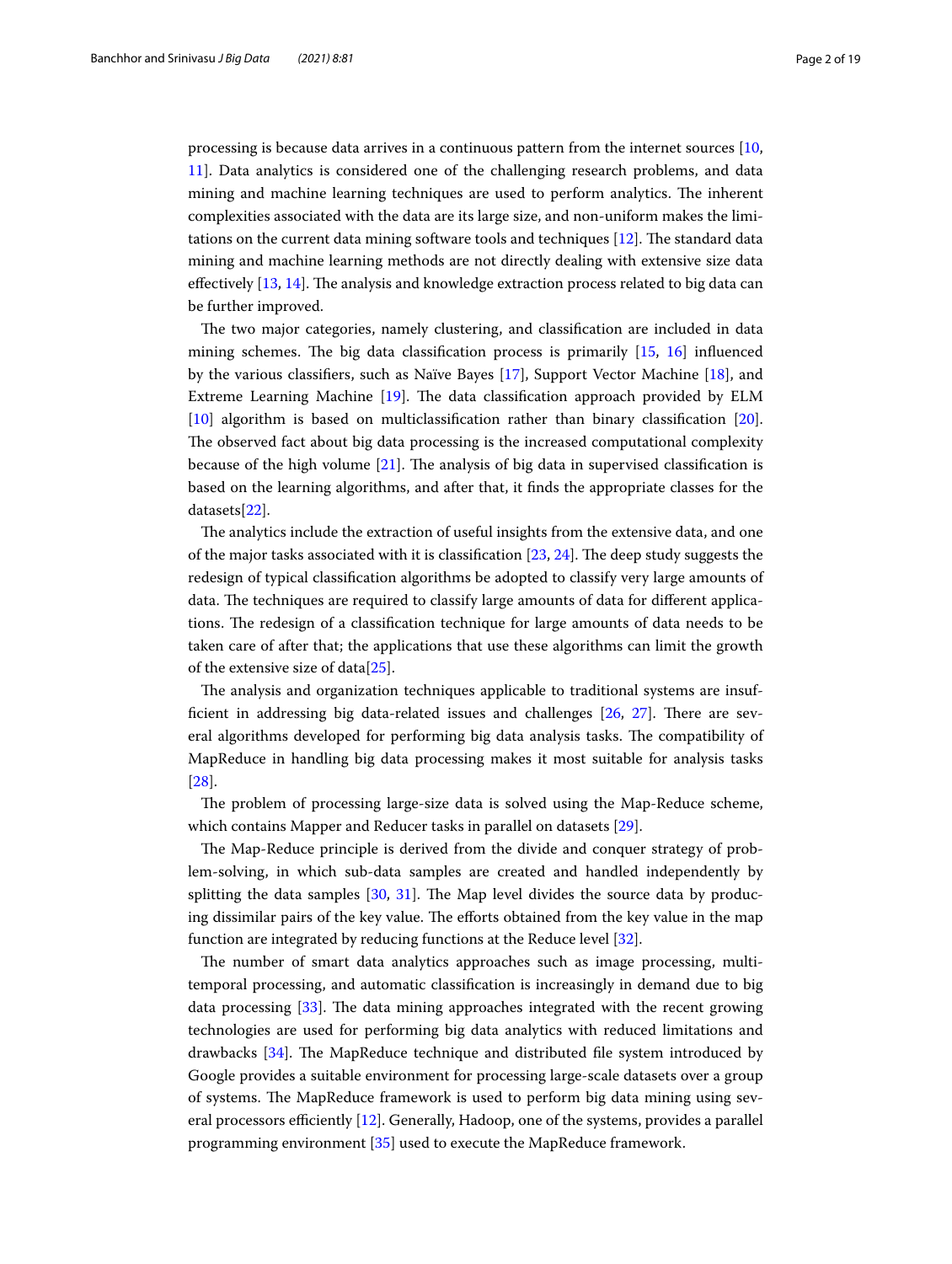The classification algorithms are employed to solve data mining issues in big data because of the fact that it is the gathering of data from different sources. The classification task is based on building a classifier model for resultant target class prediction of data items included in the dataset [[36\]](#page-17-11). The emphasis on data classification motivates the adaptive use of techniques for classification in big data analysis. The classification techniques, including Bayes networks, genetic algorithms, genetic programming, and decision trees [\[37](#page-17-12)], are adopted to perform the classification of large data.

It is found in the literature that big data classification is performed using machine learning methods [\[38](#page-17-13), [39\]](#page-17-14), optimization algorithms [[32,](#page-17-7) [40](#page-17-15)], Decision Tree [\[41](#page-17-16)], primarily along with some other approaches. The inclusion of fuzzy theory with correlative naïve Bayes classifier creates a model named the Fuzzy Correlative Naive Bayes Classifier (FCNB). The FCNB is developed for big data classification because it is implemented using the MapReduce framework. Further enhancement of the CNB classifier is done using the holoentropy function. The resultant model developed for big data classification using the MapReduce and named as Holoentropy based Correlative Naive Bayes Classifier (HCNB).

The main contribution of this paper is the analysis of big data classification techniques based on the Map-Reduce model using the classifiers, such as Correlative naïve Bayes classifier (CNB), Cuckoo Grey wolf CNB (CGCNB), Fuzzy CNB (FCNB), and Holoentropy CNB. (HCNB). The performance of the classifiers is evaluated based on accuracy, sensitivity, specificity, memory, and time. At first, CNB is compared with the existing naïve Bayes classifier. After that, further analysis shows the significant performance improvement of CGCNB in comparisons with NB and CNB. The other two developed models for big data classification named FCNB and HCNB are compared with Naïve Bayes [[24](#page-16-23)], Correlative Naive Bayes (CNB) [\[20](#page-16-19)], Cuckoo Grey Wolf based CNB (CGCNB), and Fuzzy Naïve Bayes classifier (FNB) [[24\]](#page-16-23). The classifiers are implemented in the JAVA programming language. The localization dataset and cover type dataset are taken from the UCI machine learning repository for experimentation.

This paper is organized into different sections: ["Literature review"](#page-2-0) section discusses the Literature review covering the number of techniques developed using the MapReduce framework to perform classification on big data. ["Descriptions of Bayesian classifi](#page-5-0)[cation methods"](#page-5-0) section describes the developed Bayesian classifiers, namely Correlative Naïve Bayes, Cuckoo Search Grey Wolves Correlative naïve Bayes, Fuzzy Correlative Naïve Bayes, and Holoentropy based correlative naïve Bayes classifiers. The developed classifiers' analysis is presented with comparisons based on the obtained results of accuracy, sensitivity, specificity, memory, and time is shown in "[Results and discussion"](#page-7-0) section. Finally, the conclusion and future scope for improvements of the classifiers discussed in ["Conclusion](#page-15-0)" section

## <span id="page-2-0"></span>**Literature review**

In this section, various algorithms for performing big data classification by different researchers and their importance in terms of advantages and disadvantages are presented.

Shen and Kai Gao [\[42](#page-17-17)] created a technique to be adopted for big data classification, and it works in the internet environment. The performance of this approach was stable,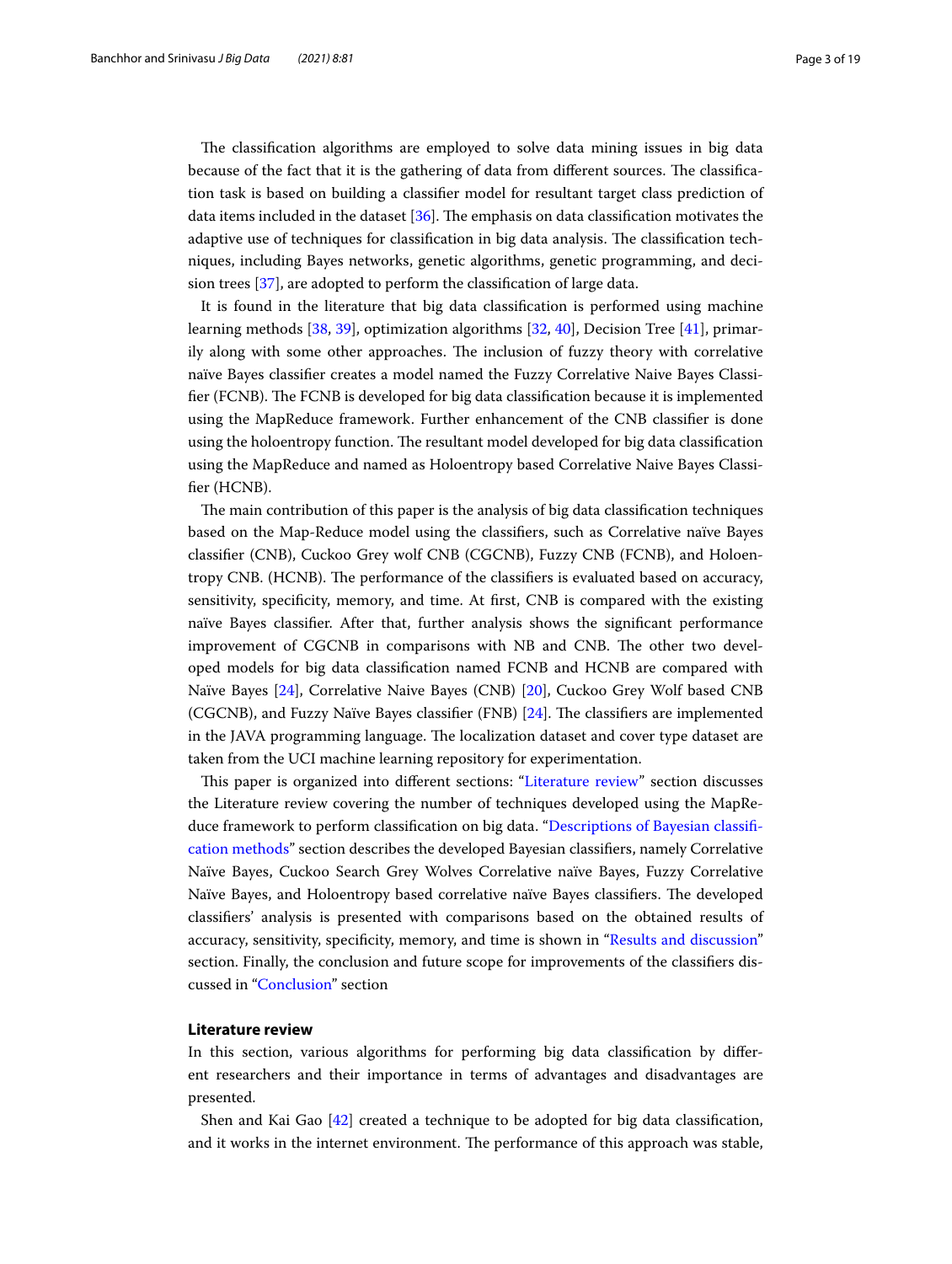and also it can reduce the computation complexity. The approach has lower complexity than the traditional segmentation approaches, but one of the demerits of this approach is its strongest feature independence.

Simone Scardapane et al. [[43](#page-17-18)] designed an algorithm for big data classification known as Echo State Networks based on utilizing the multipliers optimization procedure. The method performed the local exchanges among the nearby elements by utilizing the multiplier optimization procedure without connecting nodes. In addition to this, the communicating nodes did not require to use of training patterns. The synthetic datasets were used in experimentation and showed improvements in computation time and generalization accuracy metrics. In this method, pilot symbols are not required during communication. In contrast, the weights depend on error values is one of the drawbacks of this approach.

Jemal H. Abawajy et al. [\[44\]](#page-17-19) implemented large, iterative multitier ensemble (LIME) classifiers and analyzed their suitability for big data classification. This classifier integrated varieties of meta-classifiers at lower levels and an iterative system developed at the higher level. The experimentation results showed that the developed classifier has improved performance compared with existing classifiers for big data. The computational cost was a major drawback of the developed ensemble classifier.

Xin et al. [[45](#page-17-20)] integrated Map-Reduce framework and extreme learning machine to develop a classifier to work in a distributed environment. In the initial stage of this classifier, learning weights are computed through the multiplication of data matrices. Further stage proposed elastic ELM with Map Reduce technique. This approach's positive side was the rapid training speed and negligible human intervention because of its capability of efficient learning using dynamic processing massive training dataset.

Victoria López et al. [[13](#page-16-12)] proposed an algorithm based on fuzzy rule-based classification named Chi-FRBCS-BigDataCS to deal with big imbalanced data. This algorithm dealt with the uncertainty in big data, with the strength of learning in the minimal class. This algorithm performs the fuzzy logic processes and MapReduce concept for design processes using the cost-sensitive learning approach. The performance of this algorithm is significantly improved in terms of classification accuracy and computation time.

Reshma C. Bhagat and Sachin S. Patil [\[46](#page-17-21)] performed a classification of imbalanced data and created a multi-classifier. At its first step, they utilized the techniques for conversion of the original datasets in the small group containing binary classes. In the next step, balanced classes were formed from the imbalanced binary class using the SMOTE algorithm. The classification was performed in the final step by utilization of the Random Forest classifier. The oversampling issues in this algorithm were handled using the MapReduce concept so that the developed method acquired the capability to handle large datasets. The fixing of dataset dependent oversampling rates was one of the problems with this algorithm.

Triguero et al. [[47\]](#page-17-22) used the evolutionary under-sampling method and developed a parallel model for handling big data and its related issues. Processes involved in the classification task were distributed to various cluster computing nodes due to the MapReduce technique for accomplishing classification work effectively. In addition, they also introduced a windowing approach for handling imbalanced class data, and it also increases the under-sampling speed. The advantage of this model was the scalability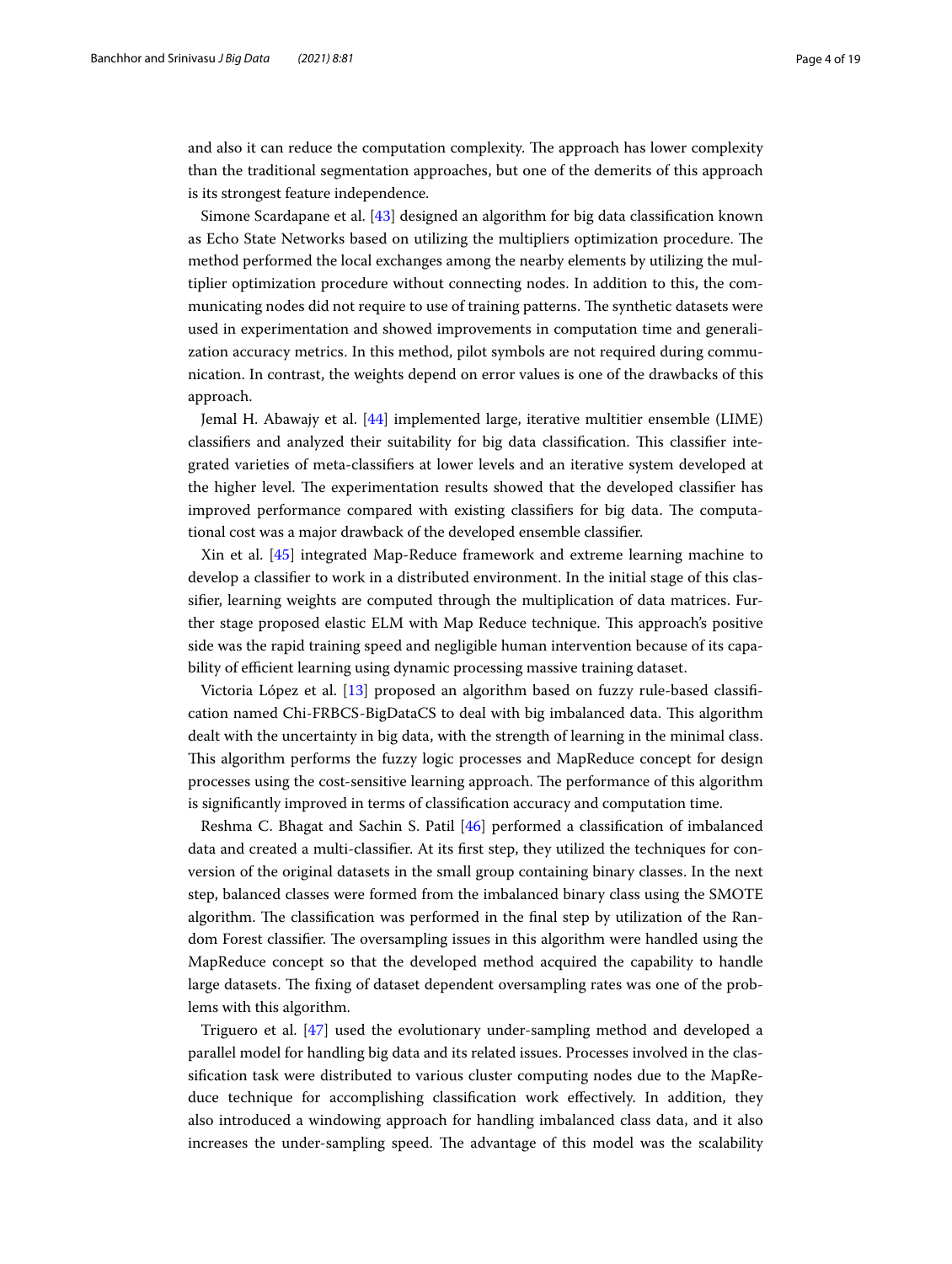achievement during experimental studies. The abrupt change in computation time based on the imbalance ratio was the considerable drawback of this method.

Alessio Bechini et al. [\[48](#page-17-23)] developed a classifier by combining Map-Reduce concept with association rules and then named it MapReduce-based Associative Classifier (MRAC). This classifier utilized distributed classification method with the Map-Reduce model of programming and association rules. The method uses the FP-Growth algorithm and mined Classification Association Rules (CARs) and handled a distributed rule pruning classifying unlabeled patterns. The advantage of this method was related to speed up and scalability, but it failed when performed experiments on large datasets.

Shichao Zhang et al. [\[49](#page-17-24)] utilized the combination of clustering and classification approaches of K-Nearest Neighbors (KNN) and k-means clustering. The k-means clustering was used for dividing the entire dataset into various parts, and kNN classification was performed in each part of the cluster. The results of the experiments performed on medical images and big data showed between efficiency and accuracy. This approach had a drawback of selecting the value of k because of the degradation of classification accuracy when the value of k was increased.

The nature-inspired meta-heuristic algorithm developed by Seyedali Mirjalili et al. [[50\]](#page-17-25) which was based on the social and hunting behavior of grey wolves. The algorithm was adopted in computer science for the optimization process and named Grey Wolves Optimization algorithm (GWO). The grey wolves' leadership hierarchy and hunting technique were observed, and accordingly, the GWO algorithm was framed. The GWO algorithm has superior performance improvements when compared with other algorithms. The algorithms compared with GWO were Evolution Strategy (ES), Evolutionary Programming (EP), Differential Evolution (DE), Gravitational Search Algorithm (GSA), and Particle Swarm Optimization (PSO).

Cuckoo search is another meta-heuristic algorithm developed by Xin-She Yang and Suash Deb [[51](#page-17-26)] to provide an approach towards the solution of optimization problems. The algorithm combines the cuckoo species' brood parasitic behavior [[52](#page-17-27)] with the Levy flight behavior of some birds and fruit flies. The experimental results of this algorithm showed improved performance as compared with the genetic algorithm and particle swarm optimization techniques.

Simon Fong et al. [[53\]](#page-17-28) developed a mining method from streaming data while avoiding the computational challenges. The developed algorithm was based on lightweight feature selection approaches and used to avoid high dimensionality of the accepted data mining. This method was suitable for real-time applications and showed effectiveness in terms of high accuracy, low latency, and robustness for solving big data problems. S.Md. Mujeeb et al. [[54\]](#page-17-29) developed Big data classification based on MapReduce Framework for effective data management using the E-Bat algorithm. The performance is analyzed based on accuracy and Total Positive rate (TPR). The data management is better but, the accuracy obtained is not high. Shichao Zhang et al. [[55](#page-17-30)] developed big data classification using kNN (k nearest neighbors). It is well known easy learning algorithm for real time applications and efficient algorithm. However, the selection of k value must be very small to get better accuracy. Such selection is not possible for all data sets. William et al. [[56\]](#page-17-31) developed multi-class imbalanced big data classification on Spark. In this, the clustering-based data partitioning is done to eliminate the big data classification problems.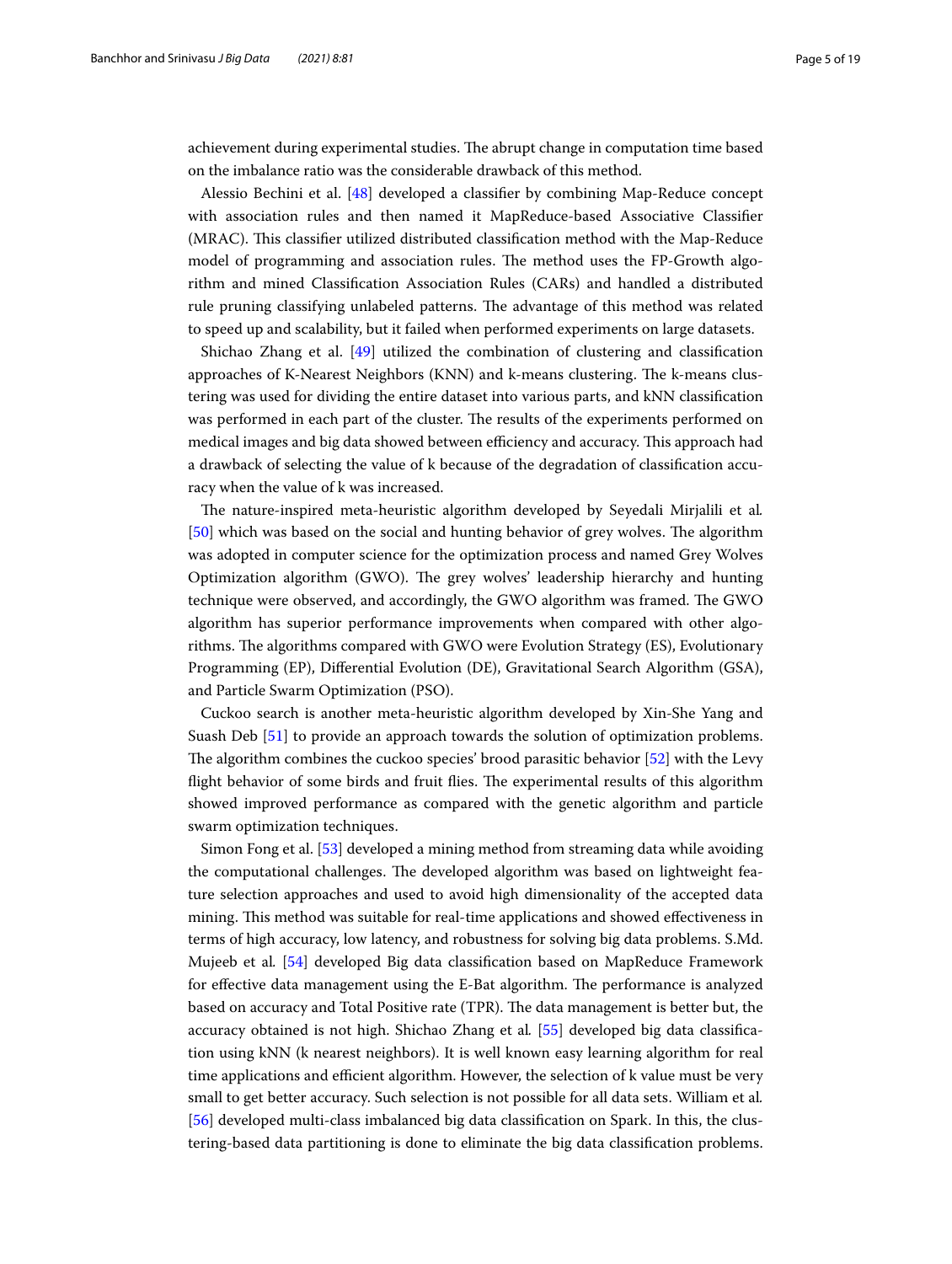The Random Forest and Naive Bayes classification method is used. They obtained better predictive power for the distributed environment. The major drawback of this method is its time complexity. Selvi et al. [[57\]](#page-17-32) developed Optimal Feature Selection for big data classification. The Firefly with Lion-Assisted Model is employed for the feature selection. The model obtains the effective classification, but it is not applicable for the noisy data. Mujeeb et al. [\[58\]](#page-17-33) developed deep learning for big data classification. The Adaptive Exponential Bat algorithm is devised for training the classifier. They obtained better accuracy, TPR, and TNR. The security constraints are the major drawback of this method.

The major challenges in the existing techniques are computational complexity, time, cost, oversampling, and speed. These drawbacks were overcome by using the Bayesian classifiers. The CNB classifier is well suited for imbalanced datasets. By using the optimization algorithms, better convergence is obtained with improved accuracy with low computational complexity.

## <span id="page-5-0"></span>**Descriptions of Bayesian classification methods**

#### **Naïve Bayes classifier (NB)**

The different classifiers based on the Bayesian theorem are known as Bayesian classifiers; for example, NB is one of the bayesian classifiers. The Bayesian classification is based on the posterior probability calculation by assumed prior probabilities and the probability of different data object under given assumptions.

The NB classifier is based on the fact that each attribute of the object to be classified is independent of each other. The NB classifier is based on the approach where the probability of each category is calculated, and the object belongs to the category with the largest probability associated.

## **Correlative Naive Bayes classifier (CNB)**

One of the highly utilized classifiers is NB classifier, and the typical classifier is adopted with the Map-Reduce framework and used for big data classification [[59\]](#page-17-34). At the initial phase of the training process, the input data are arranged in different groups based on the number of classes.

$$
CNB_{\cdot QXm} = {\mu_{Q \times m}, \sigma_{Q \times m}, R_{Q \times 1}}
$$
\n(1)

where,  $\mu_{Q \times m}$  is the mean to be calculated,  $\sigma_{Q \times m}$  is specified as variance,  $R_{Q \times 1}$  denotes correlation function, and it is illustrated in vector form. Testing data result is represented using the following equation:

<span id="page-5-1"></span>
$$
C = \arg_{q=i...Q}^{Max} \left[ P(C_q) \times P(X \mid C_q) \right] \times R^q \tag{2}
$$

The Eq. ([2\)](#page-5-1) indicates that the highest posterior value is only selected as a consequential class.

## **Cuckoo Grey Wolf optimization with correlative Naïve Bayes classifier (CGCNB)**

The integrated CGWO and CNB classifier with MapReduce framework is named as CGCNB-MRP [[60\]](#page-18-0). CGWO is the integration of the cuckoo search algorithm and grey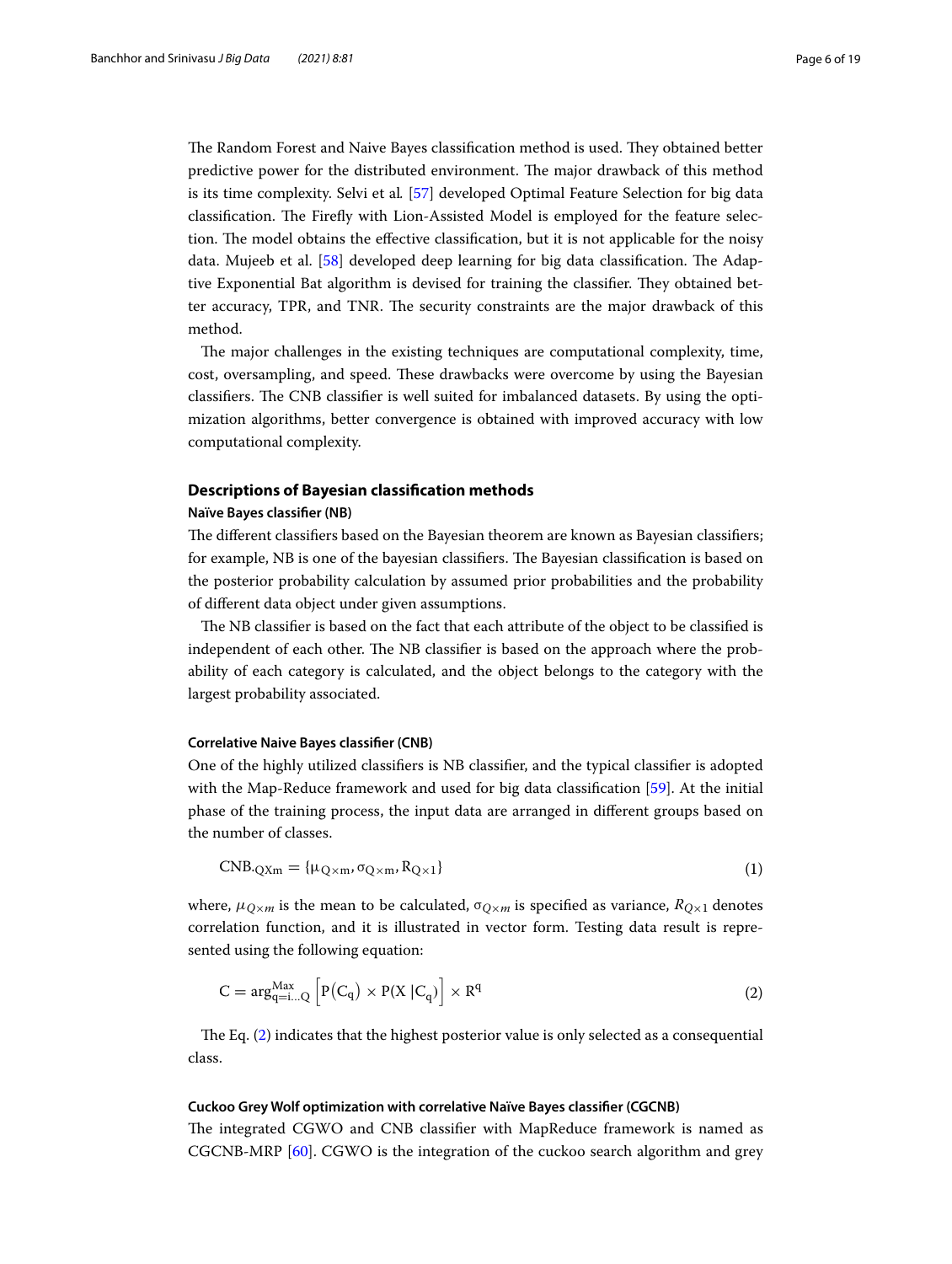wolf Optimization (GWO). The block diagram of the developed model for big data classification is depicted in Fig. [1.](#page-6-0)

## **Fuzzy correlative Naive Bayes classifier (FCNB)**

One more extension of CNB classifier is the inclusion of fuzzy theory and it is named as FCNB [[61\]](#page-18-1). FCNB classifier is shown in the following equation:

$$
\mu_q^s = \frac{|m_q^s|}{d} \tag{3}
$$

The term  $\mu_q^s$  represents membership degree of symbol sth in the qth element of the training model. The whole incidence of sth symbol in qth element is represented by the term  $\left|m^s_q\right|$  and d is utilized for representing the data sample in the attribute. Each data sample is classified into the number of classes let it be called K. It is represented as follows:

$$
\mu_c^k = \frac{|m^k|}{d}.\tag{4}
$$

Here the whole incidence of Kth class in ground truth information is represented by  $|m^k|$ . The outcome of FCNB classifier is represented as below:

$$
\text{FCNB} = \{\mu_{\mathbf{q}}^k, \mu_{\mathbf{c}}^k, \mathbf{C}\}. \tag{5}
$$

In the developed FCNB classifier's testing stage, the testing sample is classified into the appropriate classes by using the posterior probability of naïve Bayes, fuzzy membership degree, and a correlation factor among attributes. The output of FCNB is expressed as below equation:

$$
G = \arg_{k=1}^{Max} P(g_k|X) * C^k.
$$
\n(6)

The term here is represented as  $P(g_k \mid X)$  denoted as a posterior probability by using test data **X** for given class **g<sup>k</sup>** . The expression **C k** signifies correlation for class **K**.

<span id="page-6-0"></span>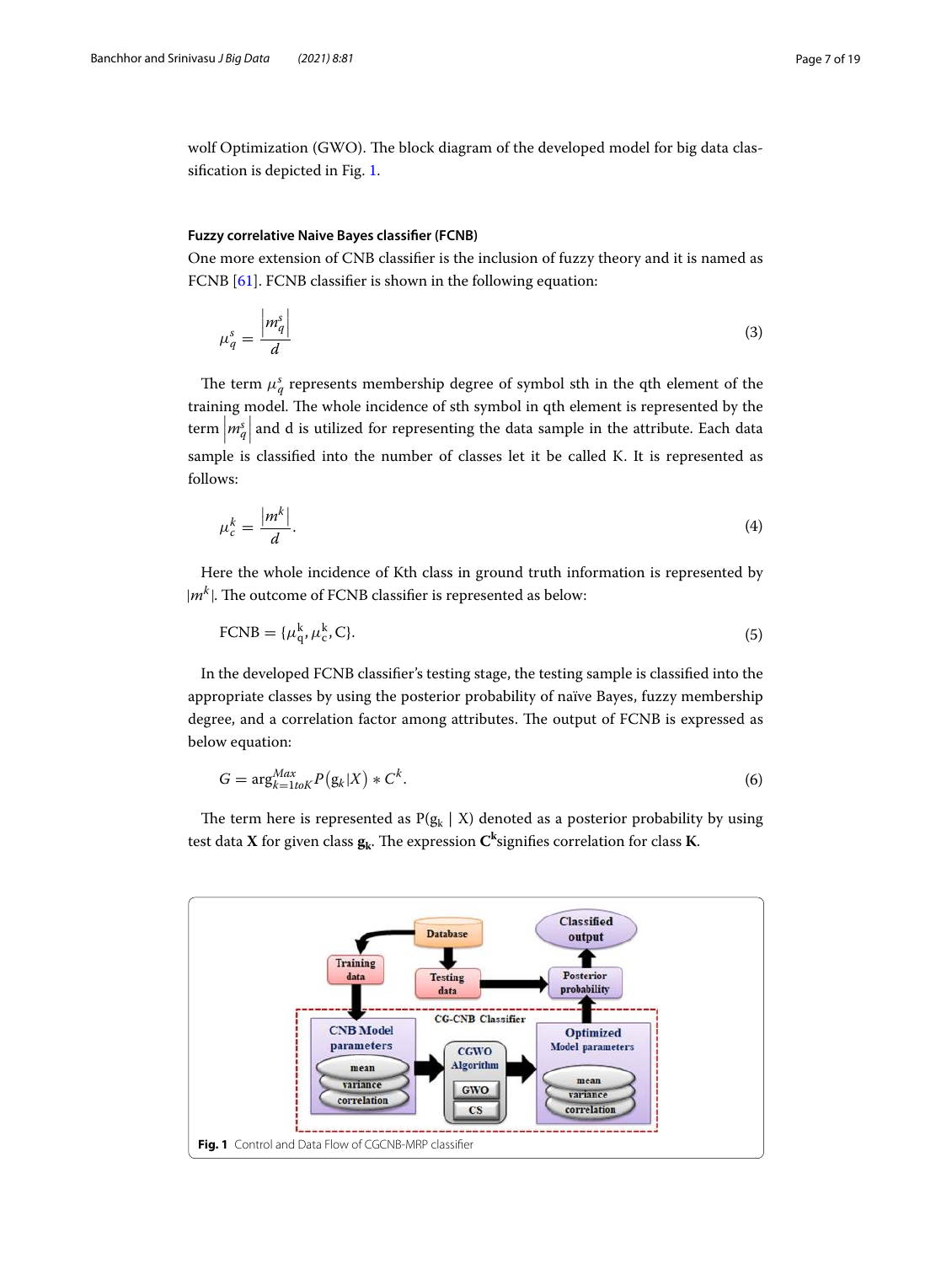## **Holoentropy using correlative naïve bayes classifier for a big data classification (HCNB)**

The new classification technique called HCNB [[62\]](#page-18-2) is introduced by combining the existing CNB classifier with the holoentropy function. The handling is based on the holoentropy estimation for each attribute using the following formula:

$$
H_v^b = \mathbf{F} \times \mathbf{T}(\mathbf{ib}).\tag{7}
$$

Here, F represents the weight function, and  $T(i_b)$  is the entropy. The formulae for the weight function and entropy is described in the following equations.

$$
F = 2\left[1 - \frac{1}{1 + \exp(-T(i_b))}\right].
$$
 (8)

$$
T(i_b) = -\sum_{b=1}^{M(i_b)} P_b \times \log P_b.
$$
 (9)

Here,  $M(i_b)$  is the unique value of the attribute vector  $i_b$ . The training phase of the HCNB based on the training data samples produces the result in the following vector form:

$$
HCNB_{a\times s} = \left\{ \mu_{a\times s}, \sigma_{a\times s}^2, C_{a\times 1}, H_{a\times s} \right\}.
$$
 (10)

Here,  $\mu_{a\times s}$  and  $\sigma_{a\times s}^2$  represent the computed mean value and computed variance value between the attributes **a** and **s**, respectively. Also, the correlation is represented by  $C_{ax1}$ , and the holoentropy function is represented using  $H_{a\times s}$ . The individual class is selected by estimating posterior probability independently during a testing phase, which the below expression can represent:

$$
P(Y|k_{\nu}) = \prod_{b=1}^{s} P(Y = y_b|k_{\nu})
$$
\n(11)

where,  $y_b$  illustrates yth data of  $b$ th element, and  $k_{\mathrm{\nu}}$  indicates  $\nu$ th class number. The block diagram of the HCNB classifier is depicted in Fig. [2](#page-8-0).

## <span id="page-7-0"></span>**Results and discussion**

This section presents the classifiers' evaluation results, and a comparative detail analysis is provided with the existing methods. The system requirements and implementation details are provided in the experiment setup.

## **Experimental setup**

The system configuration used for performing the experiment contains Windows 10 OS running on Intel processor CPU 2.16 GHz with 2 GB RAM capacity. The methods included in the developed classifiers are implemented in JAVA programming language. The parameters used for the experimentation are maximum iteration-5, population size-6, and mapper size-5.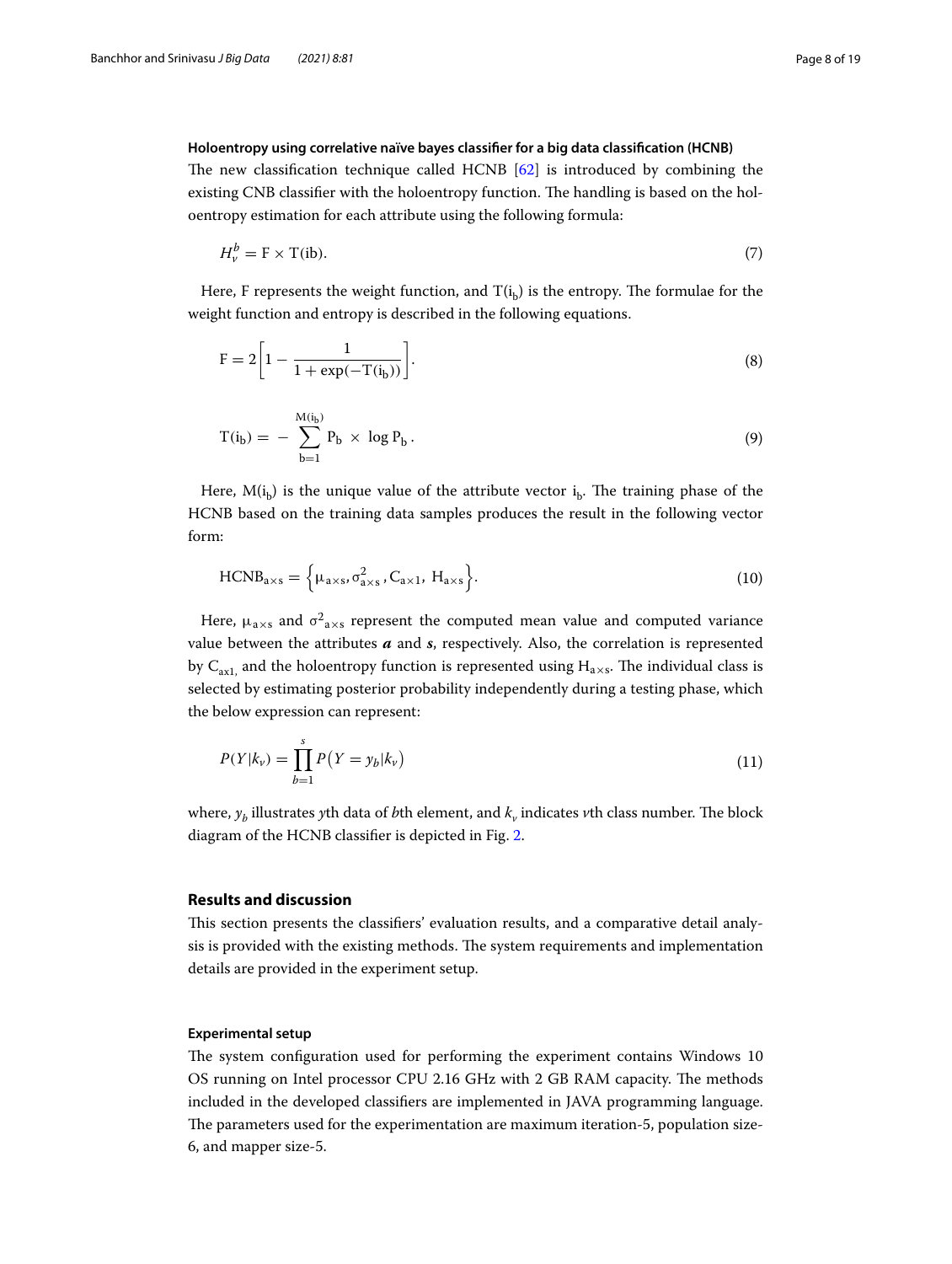

## <span id="page-8-0"></span>**Dataset description**

The dataset utilized for the experimentation purpose is localization dataset and cover type dataset.

The localization dataset is taken from the UCI machine learning repository for experimentation [\[63\]](#page-18-3). The recorded activities of five people wearing tags, ankle left, ankle right, belt, and chest are collected in terms of the localization dataset. The dataset contains a total of 164,860 instances that include 8 attributes. Each instance in the dataset forms localization data for tags, and attributes are used to recognize them.

The cover type dataset is taken from the UCI machine learning repository for experimentation [[64\]](#page-18-4). The dataset contains total of 581,012 instances with 54 attributes.

## **Metrics used for performance evaluation**

Five metrics, such as accuracy, sensitivity, specificity, memory, and time, are used to evaluate the performance of the classifiers. The degree of veracity is measured using an accuracy metric defined as the proportion of true results. The sensitivity and specificity are referred to as the proportion of correctly identified true positives and true negatives.

$$
Acc = \frac{T_N + T_P}{T_N + T_P + F_N + F_P} \tag{A}
$$

$$
Sens = \frac{T_P}{T_P + F_N} \tag{B}
$$

$$
Spec = \frac{T_N}{T_N + F_P} \tag{C}
$$

where,  $T_N$  is True Negative,  $T_P$  is True Positive,  $F_N$  is False Negative, and  $F_P$  is False Positive.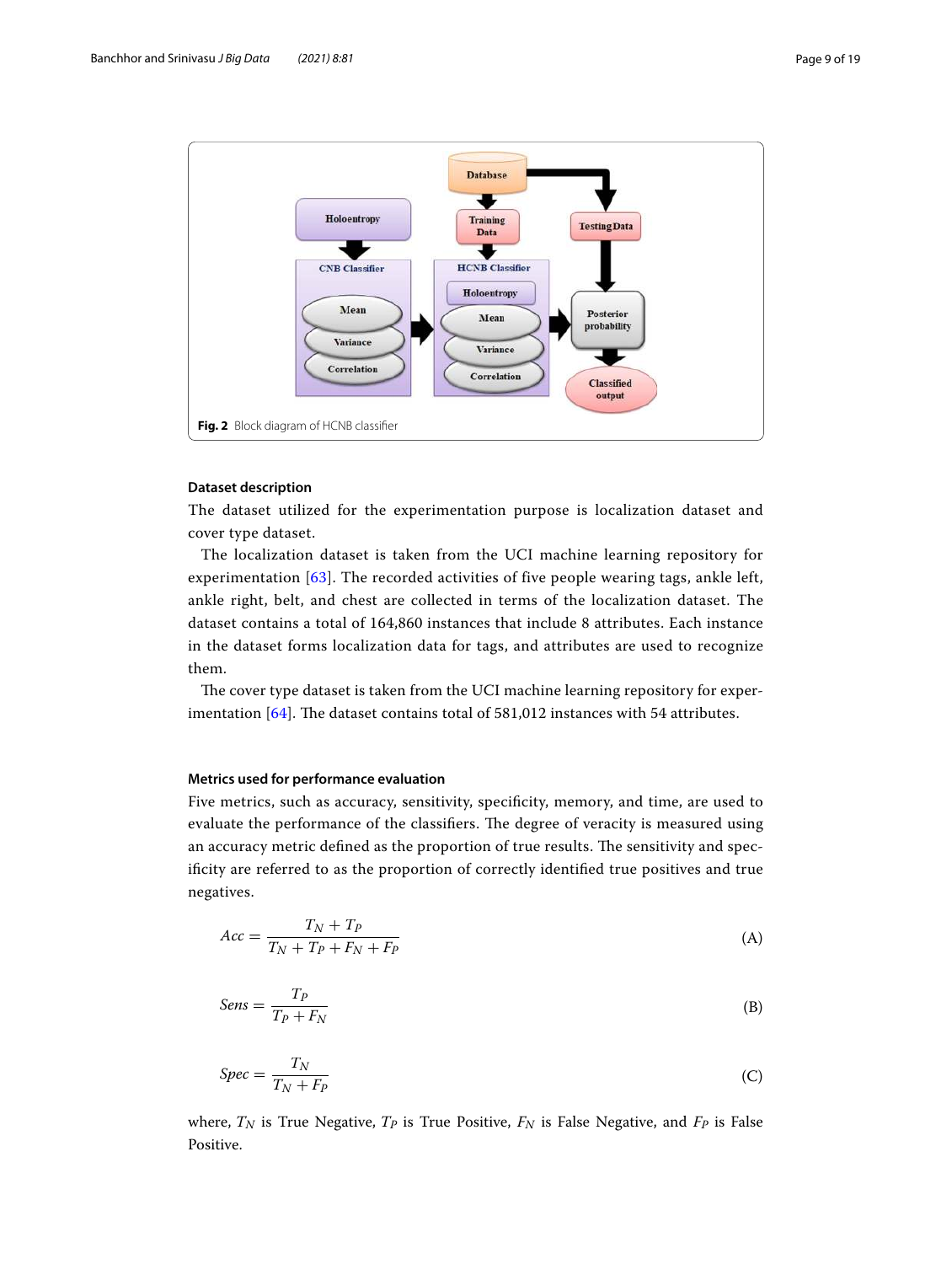## **Comparative analysis of Bayesian models**

A comparative analysis is done to evaluate the developed classifiers with the existing models based on sensitivity, specificity, and accuracy.

In this paper, the first model C.N.B. is compared with the existing naïve Bayes classifier. After that, further analysis shows the significant performance improvement of CGCNB in comparisons with NB and CNB. The other two developed models for big data classification named FCNB and HCNB are compared with Naïve Bayes [[24](#page-16-23)], Correlative Naive Bayes (CNB) [[20](#page-16-19)], Cuckoo Grey Wolf based CNB (CGCNB), and Fuzzy Naïve Bayes classifier (FNB) [\[24](#page-16-23)].

The naïve Bayes classifier incorporating the fuzzy theory is named the Fuzzy Naïve Bayes classifier (FNB); the comparison of FCNB classifier shows enhanced performance achievement and adopted to perform the big data classification.

The holoentropy extension of the CNB classifier (HCNB) is created and compared with the existing models with similar conditions and parameters and observed improvements when its performance is assessed on the localization dataset and the cover type dataset. The comparative study of the models is done for training sample data taken from 75 to 90% for the number of number mappers as  $M = 5$ . The number of mappers represents the number of desktops used for simulation.

#### **Analysis using localization dataset**

#### **Performance evaluation of different Bayesian classifiers**

The developed classifiers CNB and CGCNB are evaluated based on accuracy, sensitivity, specificity, memory, and time analysis on the localization dataset. The performance evaluation is presented in this section. The performance evaluation process is carried out with a mapper size of 5 and on training data. Table [1](#page-10-0) shows the analysis of NB, CNB, GWO + CNB, CGCNB, FCNB, and HCNB classifiers based on localization data.

## **Analysis based on training percentage**

Consider Table [1](#page-10-0), the accuracy of the NB classifier with 75% of training data is 76.3% while increasing the training percentage the accuracy of the classifier goes on increasing, similarly for all the matrices like sensitivity, specificity, memory and time the improved performance is achieved with an increase in training percentage. This improved performance with the increase in training percentage is achieved in all the classifiers.

## **Analysis based on mappers:**

In Table [1](#page-10-0), when considering the HCNB classifier for mapper size 2 with a training percentage of 75%, the performance matrices like accuracy, sensitivity, specificity, memory, and the execution time are 85, 94, 89.2, 166, and 1.99, respectively. Similarly, for mapper size 5 with a training percentage of 75%, the performance matrices like accuracy, sensitivity, specificity, memory, and the execution time are 85.3, 94.2, 89.3,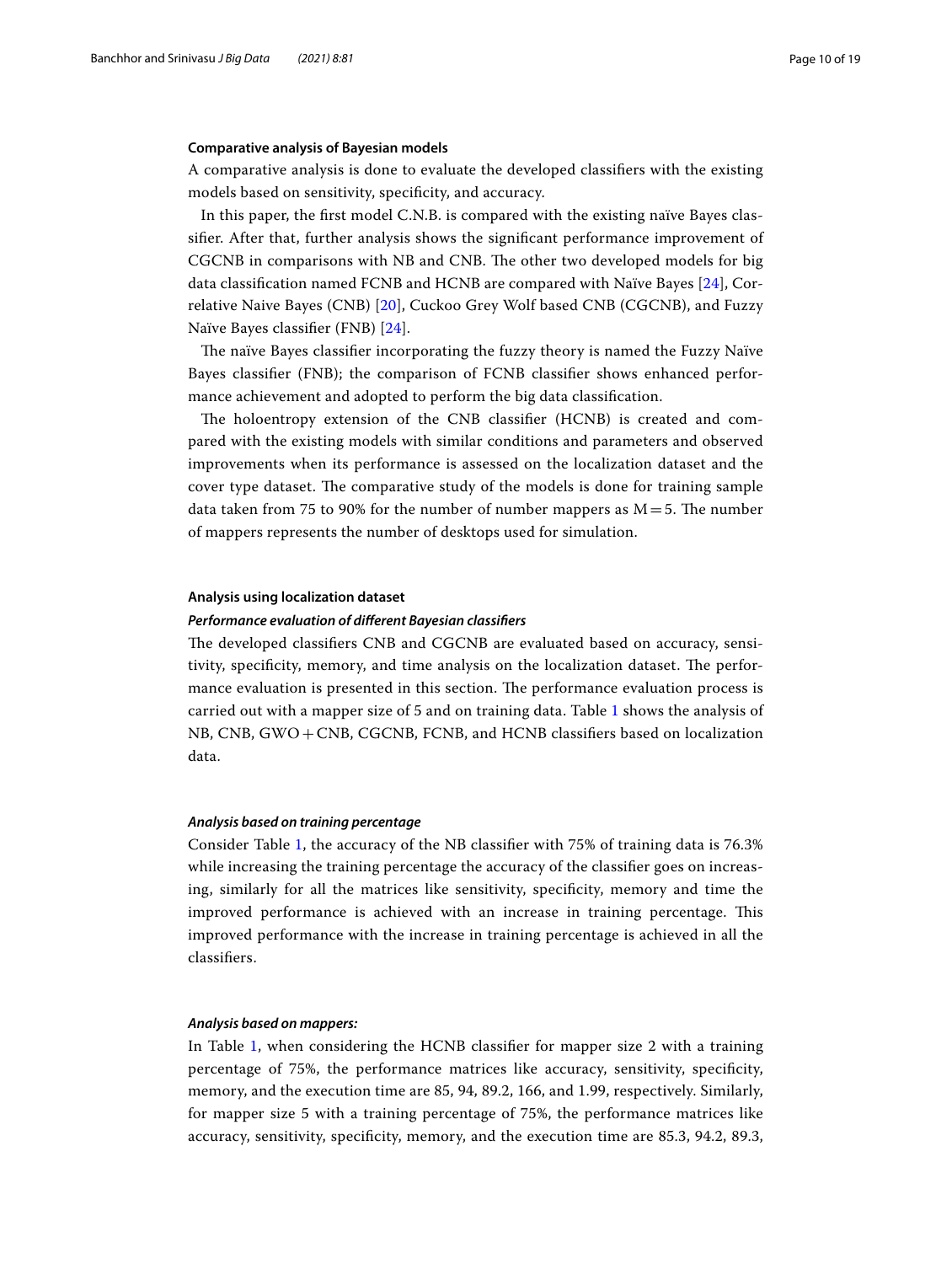| <b>Training</b><br>data (%) | Mappers (M)    | Accuracy (%) | Sensitivity (%) | Specificity (%) | Memory (MB) | <b>Execution</b><br>time (s) |
|-----------------------------|----------------|--------------|-----------------|-----------------|-------------|------------------------------|
| $\mathsf{NB}$               |                |              |                 |                 |             |                              |
| 75                          | $\overline{2}$ | 76.4         | 80.4            | 72.4            | 39.7        | 2.87                         |
|                             | 3              | 76.1         | 80.5            | 72              | 38.4        | 2.98                         |
|                             | $\overline{4}$ | 76.1         | 80.2            | 72.2            | 37.5        | 2.91                         |
|                             | 5              | 76.3         | 80.1            | 72.1            | 36.3        | 2.75                         |
| 80                          | $\overline{2}$ | 76.7         | 80.6            | 72.5            | 38.8        | 2.75                         |
|                             | 3              | 76.5         | 80.5            | 72.1            | 37.3        | 2.85                         |
|                             | $\overline{4}$ | 76.2         | 80.5            | 72.5            | 36.6        | 2.65                         |
|                             | 5              | 76.5         | 80.3            | 72.1            | 36.6        | 2.68                         |
| 85                          | $\overline{2}$ | 76.8         | 80.7            | 72.7            | 36.5        | 2.64                         |
|                             | 3              | 76.7         | 80.6            | 72.5            | 36.9        | 2.73                         |
|                             | $\overline{4}$ | 76.2         | 80.7            | 72.5            | 34.7        | 2.41                         |
|                             | 5              | 76.9         | 80.4            | 72.7            | 34.1        | 2.49                         |
| 90                          | $\overline{2}$ | 76.9         | 80.9            | 72.9            | 34.6        | 2.42                         |
|                             | 3              | 76.8         | 80.8            | 72.8            | 35.5        | 2.58                         |
|                             | $\overline{4}$ | 76.5         | 80.7            | 72.9            | 32.5        | 2.35                         |
|                             | 5              | 76.9         | 80.9            | 72.7            | 31.1        | 2.37                         |
| CNB                         |                |              |                 |                 |             |                              |
| 75                          | $\overline{2}$ | 77.1         | 81              | 73              | 39.7        | 2.27                         |
|                             | 3              | 77           | 81.3            | 73.2            | 35.6        | 2.32                         |
|                             | $\overline{4}$ | 77.5         | 81.2            | 73.4            | 40.2        | 2.55                         |
|                             | 5              | 77.1         | 81              | 73.4            | 37.6        | 2.47                         |
| 80                          | $\sqrt{2}$     | 77.5         | 81.3            | 73.2            | 39.4        | 2.12                         |
|                             | $\mathsf 3$    | 77.3         | 81.5            | 73.6            | 34.1        | 2.21                         |
|                             | $\overline{4}$ | 77.6         | 81.5            | 73.6            | 38.5        | 2.32                         |
|                             | 5              | 77.3         | 81              | 73.6            | 36.7        | 2.56                         |
| 85                          | $\sqrt{2}$     | 77.7         | 81.4            | 73.5            | 38.8        | 2.01                         |
|                             | 3              | 77.4         | 81.7            | 73.8            | 33.5        | 2.16                         |
|                             | $\overline{4}$ | 77.9         | 81.7            | 73.7            | 37.4        | 2.16                         |
|                             | 5              | 77.6         | 81.4            | 73.7            | 35.5        | 2.26                         |
| 90                          | $\sqrt{2}$     | 77.8         | 81.7            | 73.9            | 35.8        | 1.99                         |
|                             | $\mathsf 3$    | 77.9         | 81.9            | 73.8            | 32.9        | 2.08                         |
|                             | $\overline{4}$ | 77.9         | 81.9            | 73.9            | 35.3        | 1.95                         |
|                             | 5              | 77.8         | 81.5            | 73.7            | 34.8        | 2.22                         |
| $GWO + CNB$                 |                |              |                 |                 |             |                              |
| 75                          | $\overline{2}$ | 79.1         | 82.5            | 75.1            | 62.7        | 2.73                         |
|                             | 3              | 79.4         | 82.9            | 75.3            | 61.2        | 2.64                         |
|                             | $\overline{4}$ | 79.2         | 82.9            | 75.2            | 60.6        | 2.88                         |
|                             | 5              | 79.2         | 82.9            | 75.1            | 59.8        | 2.61                         |
| 80                          | $\overline{2}$ | 79.2         | 82.7            | 75.3            | 61.2        | 2.66                         |
|                             | 3              | 79.5         | 82.9            | 75.5            | 59.6        | 2.56                         |
|                             | $\overline{4}$ | 79.5         | 83              | 75.3            | 59.2        | 2.33                         |
|                             | 5              | 79.5         | 82.9            | 75.1            | 58.8        | 2.49                         |
| 85                          | $\overline{2}$ | 79.4         | 82.9            | 75.4            | 59.6        | 2.48                         |
|                             | $\mathsf 3$    | 79.6         | 83              | 75.7            | 58.4        | 2.36                         |
|                             | $\overline{4}$ | 79.7         | 83.2            | 75.7            | 57.9        | 2.21                         |
|                             | 5              | 79.6         | 83              | 75.2            | 57.3        | 2.16                         |

<span id="page-10-0"></span>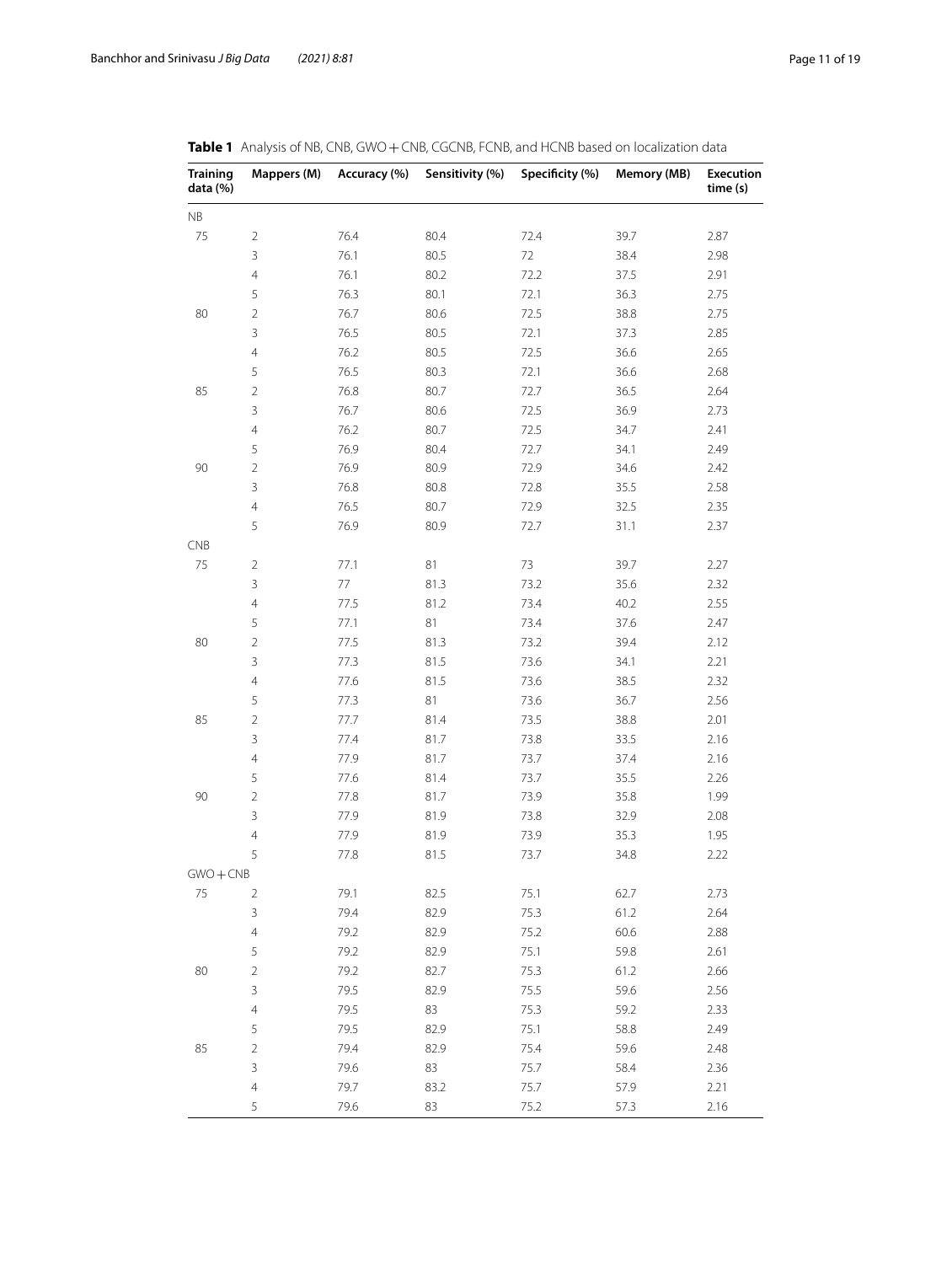| <b>Training</b><br>data (%) | Mappers (M)    | Accuracy (%) | Sensitivity (%) | Specificity (%) | Memory (MB) | <b>Execution</b><br>time (s) |
|-----------------------------|----------------|--------------|-----------------|-----------------|-------------|------------------------------|
| 90                          | $\overline{2}$ | 79.9         | 82.9            | 75.7            | 58.1        | 2.32                         |
|                             | 3              | 79.7         | 83.3            | 75.7            | 57.7        | 2.11                         |
|                             | $\overline{4}$ | 79.9         | 83.2            | 75.9            | 54.5        | 2.09                         |
|                             | 5              | 79.8         | 83.4            | 75.9            | 55.9        | 2.02                         |
| CGCNB                       |                |              |                 |                 |             |                              |
| 75                          | $\overline{2}$ | 80           | 83.7            | 76.2            | 12.9        | 2.98                         |
|                             | 3              | 80           | 83.5            | 76.3            | 13.3        | 2.87                         |
|                             | $\overline{4}$ | 80.5         | 83.9            | 76.5            | 14.7        | 2.55                         |
|                             | 5              | 80.1         | 83.6            | 76              | 13.7        | 2.63                         |
| 80                          | $\overline{2}$ | 80.4         | 83.9            | 76.3            | 12.2        | 2.81                         |
|                             | 3              | 80.3         | 83.6            | 76.3            | 12.7        | 2.82                         |
|                             | $\overline{4}$ | 80.5         | 84              | 76.6            | 13.9        | 2.45                         |
|                             | 5              | 80.2         | 83.9            | 76.2            | 13          | 2.36                         |
| 85                          | $\overline{c}$ | 80.8         | 84              | 76.5            | 11.4        | 2.73                         |
|                             | 3              | 80.3         | 84              | 76.7            | 11.8        | 2.73                         |
|                             | $\overline{4}$ | 80.7         | 84.2            | 76.9            | 12.4        | 2.26                         |
|                             | 5              | 80.4         | 84              | 76.7            | 12.3        | 2.27                         |
| 90                          | $\overline{2}$ | 80.9         | 84              | 76.6            | 10.2        | 2.58                         |
|                             | 3              | 80.4         | 84.1            | 76.7            | 10.5        | 2.53                         |
|                             | $\overline{4}$ | 80.9         | 84.4            | 76.9            | 10.9        | 2.17                         |
|                             | 5              | 80.7         | 84.5            | 76.9            | 11.1        | 2.09                         |
| <b>FCNB</b>                 |                |              |                 |                 |             |                              |
| 75                          | $\overline{2}$ | 93.1         | 96.2            | 91.5            | 823         | 3.33                         |
|                             | 3              | 93.4         | 96.3            | 91              | 812         | 3.45                         |
|                             | $\overline{4}$ | 93.3         | 96.5            | 91.2            | 826         | 3.19                         |
|                             | 5              | 93.5         | 96.4            | 91.3            | 815         | 3.06                         |
| 80                          | $\sqrt{2}$     | 93.2         | 96.1            | 91.3            | 836         | 3.08                         |
|                             | 3              | 93.6         | 96.4            | 91.4            | 831         | 3.02                         |
|                             | $\overline{4}$ | 93.4         | 96.6            | 91.2            | 819         | 2.98                         |
|                             | 5              | 93.3         | 96.3            | 91.5            | 813         | 2.91                         |
| 85                          | $\overline{2}$ | 93.2         | 96.1            | 91.2            | 845         | 2.55                         |
|                             | 3              | 93.2         | 96.4            | 91.3            | 833         | 2.41                         |
|                             | 4              | 93.4         | 96.3            | 91.5            | 824         | 2.22                         |
|                             | 5              | 93.5         | 96.7            | 91.5            | 809         | 2.05                         |
| 90                          | $\overline{2}$ | 93.1         | 96.7            | 91.7            | 812         | 1.53                         |
|                             | 3              | 93.7         | 96.6            | 91.9            | 826         | 1.23                         |
|                             | $\overline{4}$ | 93.8         | 97              | 91.7            | 814         | 1.11                         |
|                             | 5              | 93.9         | 97.1            | 91.8            | 803         | 1.05                         |
| <b>HCNB</b>                 |                |              |                 |                 |             |                              |
| 75                          | $\overline{2}$ | 85           | 94              | 89.2            | 166         | 1.99                         |
|                             | 3              | 85.1         | 94.3            | 89.3            | 158         | 1.90                         |
|                             | $\overline{4}$ | 85.2         | 94.2            | 89.1            | 137         | 1.88                         |
|                             | 5              | 85.3         | 94.2            | 89.3            | 122         | 1.81                         |
| 80                          | $\overline{2}$ | 85.4         | 94.1            | 89.4            | 133         | 1.87                         |
|                             | 3              | 85.3         | 94.2            | 89              | 122         | 1.77                         |
|                             | $\overline{4}$ | 85.3         | 94.3            | 89.3            | 119         | 1.71                         |
|                             | 5              | 85.4         | 94.5            | 89.6            | 118         | 1.67                         |

## **Table 1** (continued)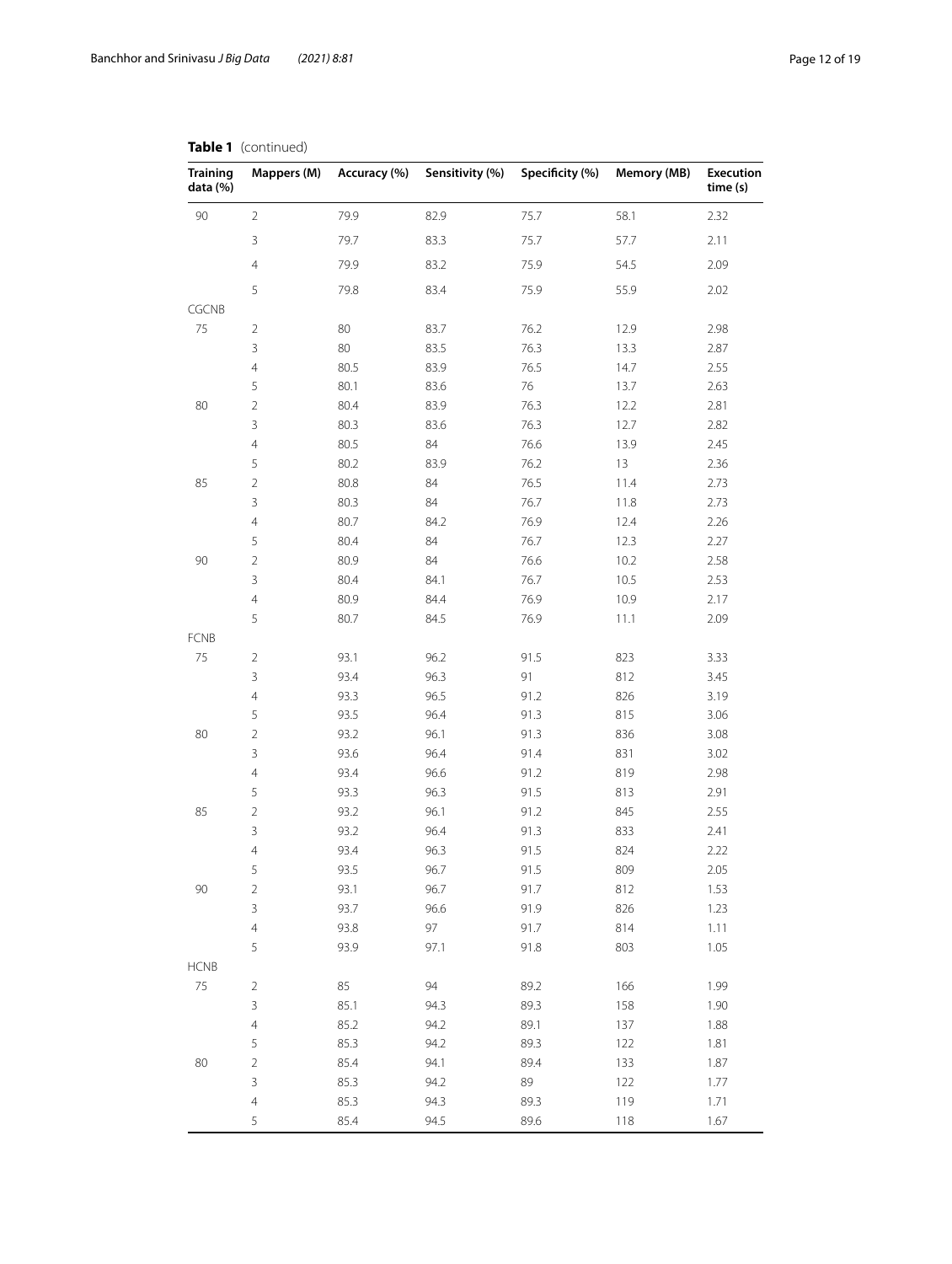| Training<br>data (%) | Mappers (M)    | Accuracy (%) | Sensitivity (%) | Specificity (%) | Memory (MB) | <b>Execution</b><br>time (s) |
|----------------------|----------------|--------------|-----------------|-----------------|-------------|------------------------------|
| 85                   | $\overline{2}$ | 85.3         | 94.3            | 89.7            | 122         | 1.77                         |
|                      | 3              | 85.5         | 94.6            | 89.5            | 118         | 1.63                         |
|                      | $\overline{4}$ | 85.4         | 94.7            | 89.4            | 115         | 1.57                         |
|                      | 5              | 85.6         | 94.9            | 89.6            | 113         | 1.52                         |
| 90                   | $\mathfrak{D}$ | 85.6         | 95              | 89.8            | 136         | 1.36                         |
|                      | 3              | 85.7         | 95.2            | 89.5            | 131         | 1.44                         |
|                      | $\overline{4}$ | 85.7         | 94.7            | 89.6            | 113         | 1.24                         |
|                      | 5              | 85.9         | 94.8            | 90              | 105         | 1.11                         |

|  | Table 1 (continued) |
|--|---------------------|
|--|---------------------|

122, and 1.81. From the above analysis, we can interpret that the execution time and memory decrease with the increase in the mapper size. In this proposed work, the mapper size depicts the number of desktops used.

## **Analysis using cover type Dataset**

## **Performance evaluation of different Bayesian classifiers**

The performance evaluation using the cover type dataset is presented in this section. The developed classifiers are evaluated based on accuracy, sensitivity, specificity, memory, and time. The performance evaluation process is carried out by varying the number of mappers and the training data. The number of mappers used is 5, representing the number of desktops used for simulation of big data analysis, and the data sample for training varies from 75 to 90%. Table [2](#page-13-0) shows the analysis of NB, CNB, GWO + CNB, CGCNB, FCNB, and HCNB classifiers based on cover type data.

## **Analysis based on training percentage**

Consider Table [1](#page-10-0), the sensitivity of the CNB classifier with 75% of training data is 75.8% while increasing the training percentage the sensitivity of the classifier goes on increasing, similarly for all the matrices like accuracy, specificity, memory and time the improved performance is achieved with an increase in training percentage. This improved performance with the increase in training percentage is achieved in all the classifiers.

## **Analysis based on mappers**

In Table [1](#page-10-0), when considering the FCNB classifier for mapper size 3 with a training percentage of 90%, the performance matrices like accuracy, sensitivity, specificity, memory, and the execution time are 79.8, 82.9, 73.7, 26.6, and 18.4, respectively. Similarly, for mapper size 5 with the training percentage of 90%, the performance matrices like accuracy, sensitivity, specificity, memory, and the execution time are 80.1, 83.4, 73.9, 25.5, and 16.8. From the above analysis, we can interpret that the execution time and memory decrease with the increase in the mapper size. In this proposed work, the mapper size depicts the number of desktops used.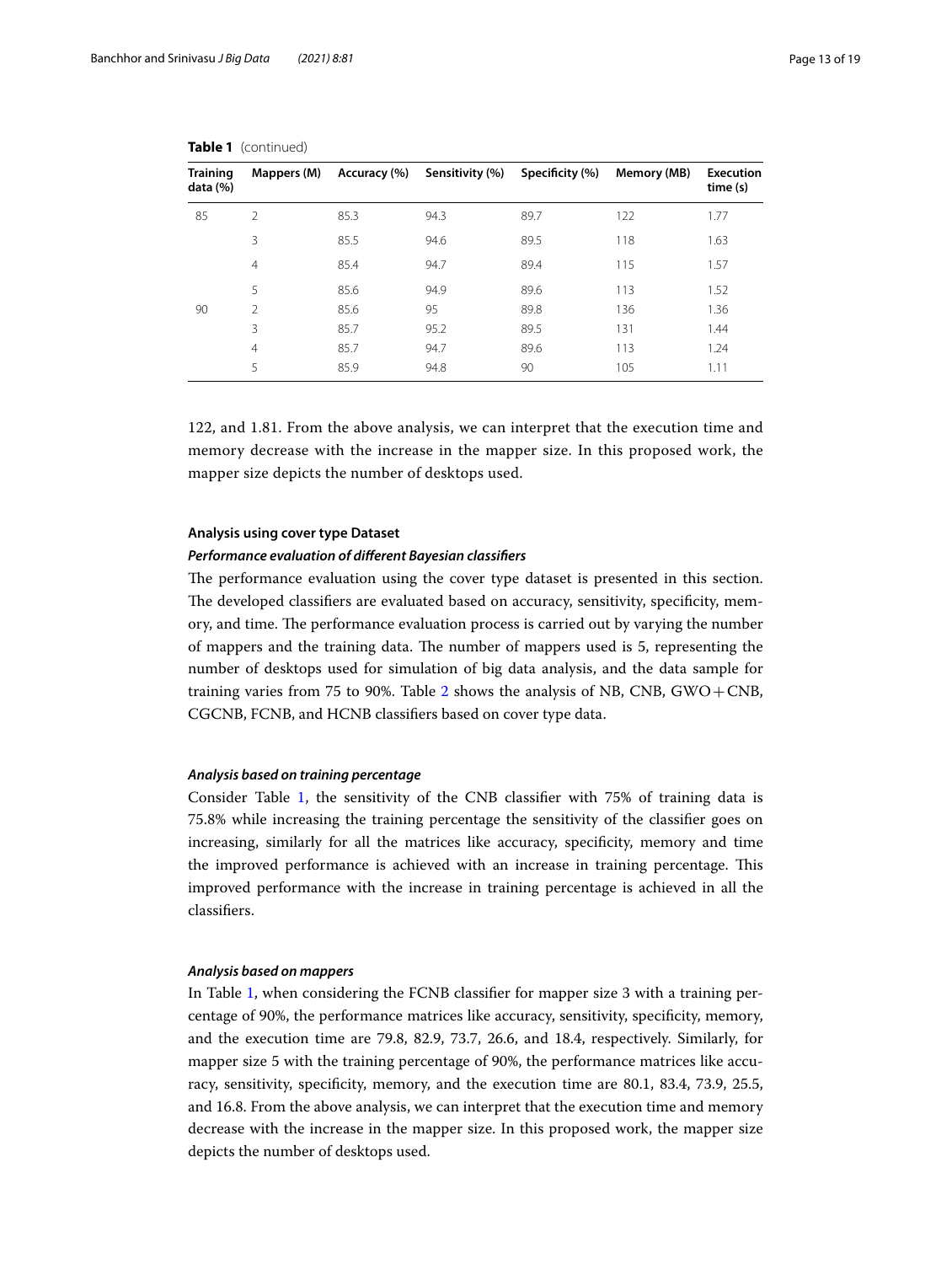| <b>Training</b><br>data (%) | Mappers (M)         | Accuracy (%) | Sensitivity (%) | Specificity (%) | <b>Memory (MB)</b> | Time (s)     |
|-----------------------------|---------------------|--------------|-----------------|-----------------|--------------------|--------------|
| NΒ                          |                     |              |                 |                 |                    |              |
| 75                          | $\overline{2}$      | 68           | 69.4            | 61              | 39.8               | 38.4         |
|                             | $\mathbf{3}$        | 68.1         | 69.6            | 61.1            | 39                 | 36.5         |
|                             | $\overline{4}$      | 68.2         | 69.8            | 61.3            | 38.2               | 32           |
|                             | 5                   | 68.3         | 70.2            | 61.5            | 37                 | 30.5         |
| 80                          | $\overline{2}$      | 69.5         | 70.5            | 62.2            | 39.5               | 29.6         |
|                             | 3                   | 69.7         | 70.7            | 62.3            | 38.2               | 29.2         |
|                             | $\overline{4}$      | 69.9         | 71.2            | 62.4            | 37.7               | 28.7         |
|                             | 5                   | 70.1         | 71.4            | 62.5            | 36.8               | 28.4         |
| 85                          | $\sqrt{2}$          | 71.6         | 71.6            | 62.6            | 33.3               | 27.8         |
|                             | $\mathsf 3$         | 71.7         | 71.9            | 62.8            | 33.1               | 27           |
|                             | $\overline{4}$      | 71.8         | 72              | 62.9            | 32.6               | 26.2         |
|                             | 5                   | 72.1         | 72.1            | 63.1            | 32.4               | 25.5         |
| 90                          | $\overline{2}$      | 74.6         | 72.6            | 65.2            | 34.5               | 24.4         |
|                             | $\mathsf 3$         | 74.8         | 72.8            | 65.7            | 33.1               | 23.8         |
|                             | $\overline{4}$      | 75           | 73.1            | 65.9            | 31.8               | 22.1         |
|                             | 5                   | 75.2         | 73.3            | 66.1            | 30.1               | 21.2         |
| CNB                         |                     |              |                 |                 |                    |              |
| 75                          | $\overline{2}$      | 73.6         | 75.8            | 64.7            | 39.7               | 31.8         |
|                             | $\mathsf 3$         | 73.7         | 75.9            | 64.8            | 38.8               | 30.8         |
|                             | $\overline{4}$      | 73.9         | 76.1            | 65              | 37.1               | 29.9         |
|                             | 5                   | 74.1         | 76.2            | 65.2            | 36.2               | 29           |
| 80                          | $\sqrt{2}$          | 74.8         | 77.1            | 65.3            | 36.8               | 29.9         |
|                             | $\mathsf 3$         | 74.9         | 77.2            | 65.4            | 36.4               | 29.4         |
|                             | $\overline{4}$      | 75           | 77.4            | 65.5            | 36                 | 29           |
|                             | 5                   | 75.1         | 77.5            | 65.6            | 35.8               | 28.8         |
| 85                          | $\sqrt{2}$          | 76.2         | 78.2            | 65.7            | 35.5               | 28.6         |
|                             | $\mathsf 3$         | 76.3         | 78.3            | 65.8            | 34.4               | 27.9         |
|                             | $\overline{4}$      | 76.4         | 78.4            | 66              | 33.5               | 27.1         |
|                             | 5                   | 76.6         | 78.5            | 66.1            | 32.2               | 26.6         |
| 90                          | $\sqrt{2}$          | 77.5         | 79.6            | 68.2            | 32.1               | 26.8         |
|                             | $\mathsf 3$         | 77.7         | 79.7            | 68.5            | 31.4               | 25.9         |
|                             | $\overline{4}$      | 77.8         | 79.8            | 68.7            | 30.9               | 25           |
|                             | 5                   | 77.9         | 79.9            | 68.8            | 30.5               | 24.1         |
|                             |                     |              |                 |                 |                    |              |
| $GWO + CNB$<br>75           | $\overline{2}$      | 74           | 76.6            | 66.6            | 37.4               | 29.4         |
|                             | $\mathsf 3$         | 74.1         | 76.8            | 66.8            | 36.6               | 28.9         |
|                             | $\overline{4}$      | 74.2         |                 |                 |                    |              |
|                             | 5                   | 74.3         | 76.9<br>77.1    | 67<br>67.1      | 36<br>35.8         | 28.6<br>28.2 |
| 80                          | $\sqrt{2}$          | 74.7         | 77.7            | 66.8            |                    | 29.6         |
|                             | $\mathsf 3$         | 74.9         |                 |                 | 36.3               |              |
|                             |                     |              | 77.9            | 66.9            | 35.7               | 28.4         |
|                             | $\overline{4}$<br>5 | 75           | 78.2            | 67.1            | 35.1               | 27.9         |
|                             |                     | 75.1         | 78.5            | 67.2            | 34.4               | 27.7         |
| 85                          | $\overline{2}$      | 75.7         | 77.8            | 67.9            | 35.5               | 28.8         |
|                             | $\mathsf 3$         | 75.8         | 77.9            | 68.1            | 34.1               | 28.1         |
|                             | $\overline{4}$      | 75.9         | 78              | 68.2            | 33.2               | 27.4         |
|                             | 5                   | 76.1         | 78.1            | 68.4            | 32.3               | 26.5         |

# <span id="page-13-0"></span>**Table 2 A**nalysis of CNB and CGCNB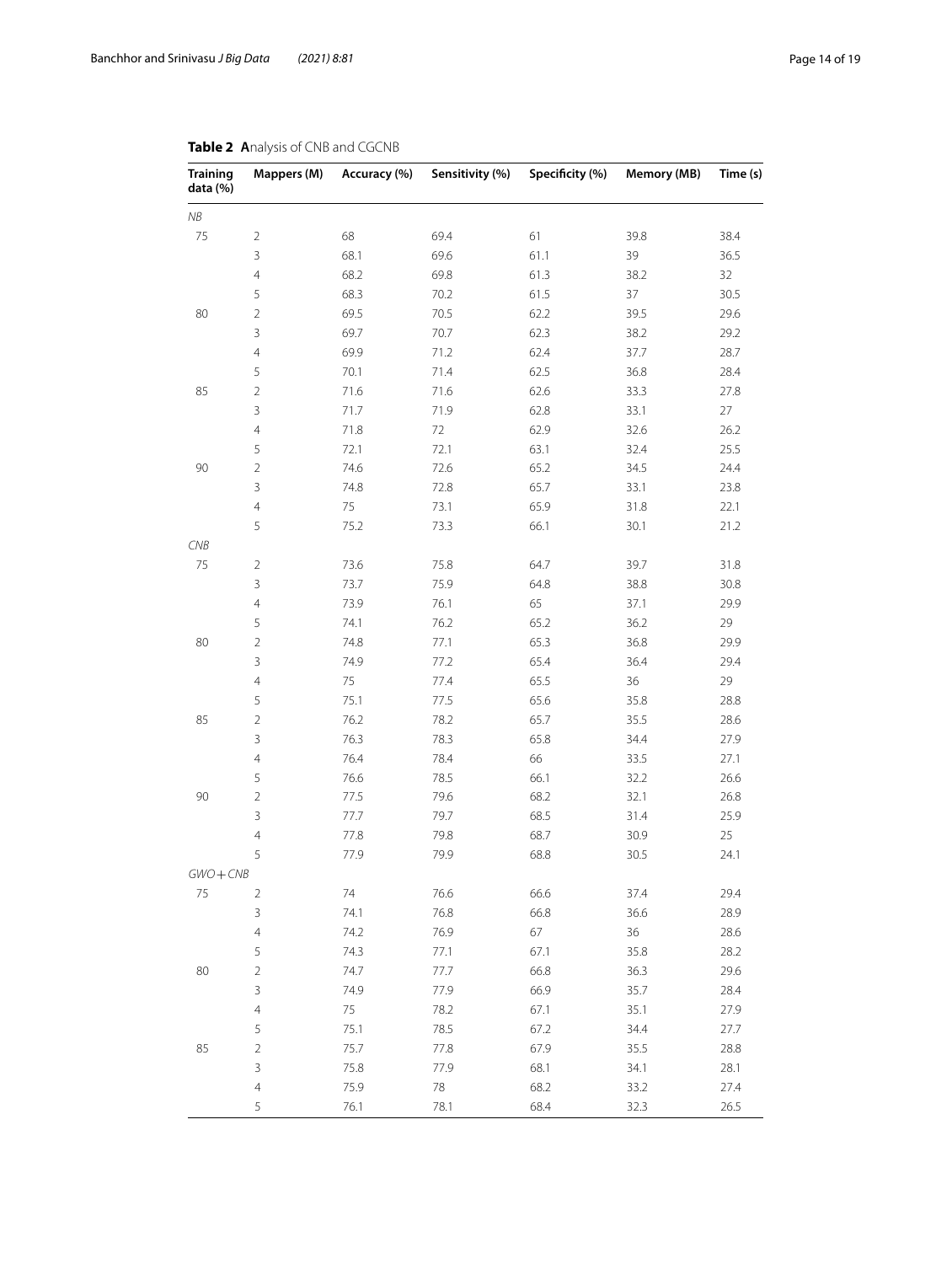| <b>Training</b><br>data (%) | Mappers (M)    | Accuracy (%) | Sensitivity (%) | Specificity (%) | <b>Memory (MB)</b> | Time (s) |
|-----------------------------|----------------|--------------|-----------------|-----------------|--------------------|----------|
| $90\,$                      | $\overline{2}$ | 76.9         | 79.6            | 69.5            | 33.8               | 27.7     |
|                             | $\mathsf 3$    | 77.1         | 79.7            | 69.6            | 33.7               | 26.5     |
|                             | $\overline{4}$ | 77.2         | 79.8            | 69.8            | 32.4               | 25.9     |
|                             | 5              | 77.4         | 79.9            | 69.9            | 31.2               | 25.5     |
| CGCNB                       |                |              |                 |                 |                    |          |
| 75                          | $\overline{2}$ | 75.1         | 81.1            | 64.6            | 36.4               | 28.8     |
|                             | 3              | 75.2         | 81.3            | 64.8            | 35.8               | 28.2     |
|                             | $\overline{4}$ | 75.4         | 81.4            | 65              | 34.1               | 26.5     |
|                             | 5              | 75.5         | 81.5            | 65.1            | 32.7               | 25.5     |
| 80                          | $\sqrt{2}$     | 75.7         | 81.5            | 64.8            | 34.4               | 27.2     |
|                             | $\mathsf 3$    | 75.8         | 81.6            | 64.9            | 33.6               | 26.4     |
|                             | $\overline{4}$ | 76.1         | 81.7            | 65.1            | 32.1               | 25.4     |
|                             | 5              | 76.2         | 81.9            | 65.2            | 31.2               | 24.1     |
| 85                          | $\overline{2}$ | 76.7         | 81.9            | 66.2            | 34.5               | 24.4     |
|                             | $\mathsf 3$    | 76.8         | 82.1            | 66.4            | 33.2               | 23.8     |
|                             | $\overline{4}$ | 76.9         | 82.3            | 66.5            | 31.2               | 23       |
|                             | 5              | 77.1         | 82.4            | 66.7            | 30.6               | 22.2     |
| 90                          | $\overline{2}$ | 78.7         | 82.1            | 66.8            | 31.2               | 23.8     |
|                             | $\mathsf 3$    | 78.9         | 82.2            | 66.9            | 30.7               | 22.1     |
|                             | $\overline{4}$ | 79           | 82.3            | 67              | 30.7               | 21.7     |
|                             | 5              | 79.1         | 82.5            | 67.1            | 29.8               | 20.5     |
| <b>FCNB</b>                 |                |              |                 |                 |                    |          |
| 75                          | $\overline{2}$ | 77.7         | 79.8            | 70.7            | 36.6               | 24.4     |
|                             | $\mathsf 3$    | 77.8         | 79.9            | 70.9            | 35.4               | 23.4     |
|                             | $\overline{4}$ | $78\,$       | 80.1            | 71.1            | 32.4               | 22.9     |
|                             | 5              | 78.2         | 80.2            | 71.2            | 31.7               | 22       |
| 80                          | $\sqrt{2}$     | 78.5         | 80.5            | 71.8            | 33.3               | 24.3     |
|                             | 3              | 78.6         | 80.7            | 71.9            | 32.1               | 23.7     |
|                             | $\overline{4}$ | 78.7         | 80.9            | 72.1            | 31.7               | 22.3     |
|                             | 5              | 78.8         | 81.1            | 72.3            | 30.6               | 21.2     |
| 85                          | $\sqrt{2}$     | 78.8         | 81.5            | 73.1            | 31.2               | 22.2     |
|                             | 3              | 78.9         | 81.7            | 73.3            | 30.5               | 21.3     |
|                             | 4              | 79           | 82              | 73.4            | 29.9               | 20.6     |
|                             | 5              | 79.1         | 82.1            | 73.5            | 29.6               | 19.8     |
| 90                          | $\overline{2}$ | 79.6         | 82.7            | 73.6            | 27.8               | 19.9     |
|                             | 3              | 79.8         | 82.9            | 73.7            | 26.6               | 18.4     |
|                             | $\overline{4}$ | 79.9         | 83.2            | 73.8            | 26                 | 17.1     |
|                             | 5              | 80.1         | 83.4            | 73.9            | 25.5               | 16.8     |
| <b>HCNB</b>                 |                |              |                 |                 |                    |          |
| 75                          | $\overline{2}$ | 78.8         | 80.9            | 71.8            | 31.2               | 14.5     |
|                             | $\mathsf 3$    | 78.9         | 81              | 71.9            | 30.7               | 13.8     |
|                             | $\overline{4}$ | 79.1         | 81.2            | 72              | 30                 | 11.2     |
|                             | 5              | 79.2         | 81.4            | 72.2            | 29.5               | $10.5$   |
| 80                          | $\sqrt{2}$     | 79.7         | 81.7            | 72.5            | 31.4               | 13.3     |
|                             | $\overline{3}$ | 79.9         | 81.9            | 72.6            | 30.9               | 12.1     |
|                             | $\overline{4}$ | 80.1         | 82.1            | 72.7            | 29.8               | 11.5     |
|                             | 5              | 80.2         | 82.2            | 72.8            | 29.1               | 10.3     |

## **Table 2** (continued)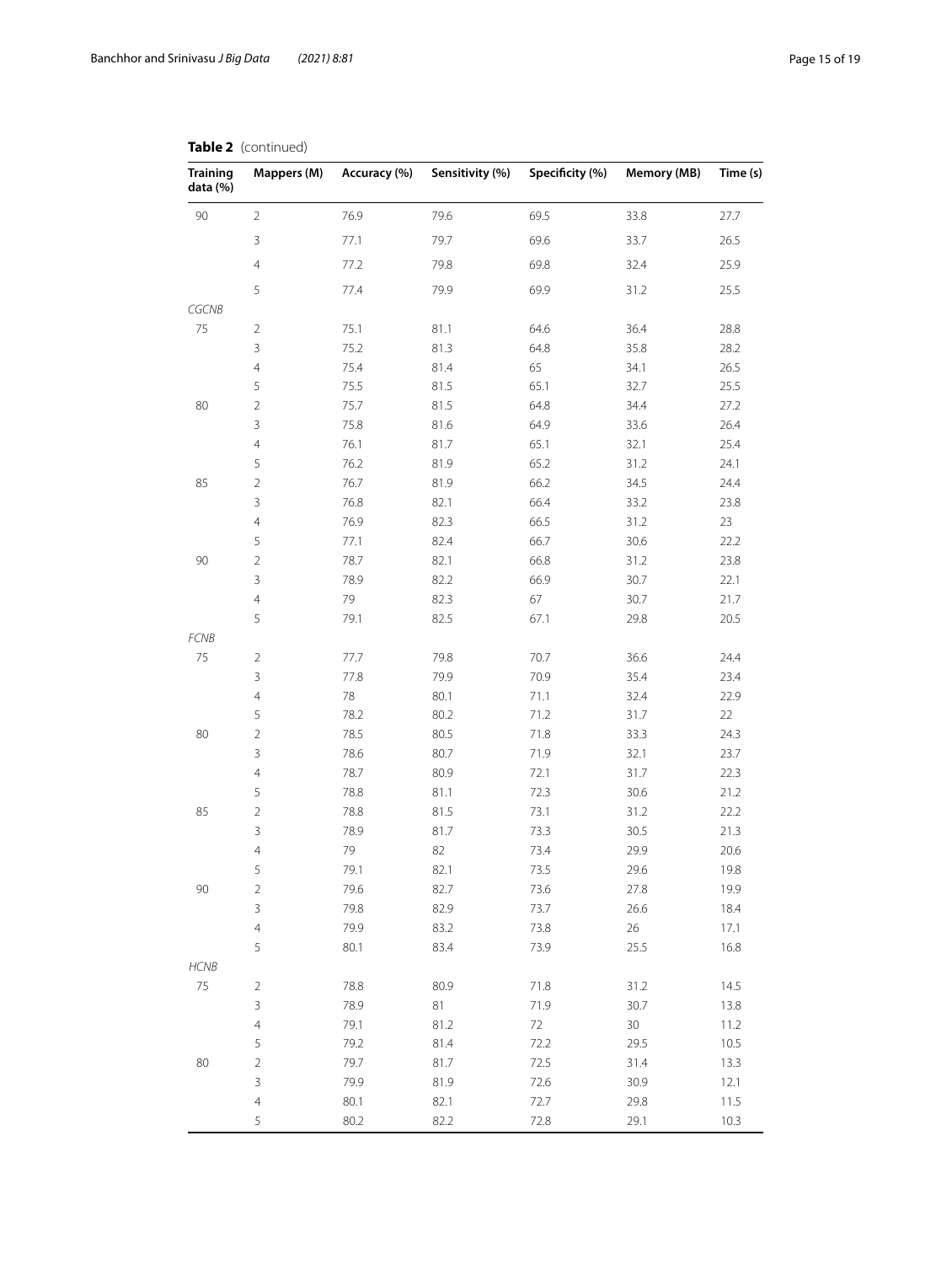| Training<br>data (%) | Mappers (M)    | Accuracy (%) | Sensitivity (%) | Specificity (%) | Memory (MB) | Time (s) |
|----------------------|----------------|--------------|-----------------|-----------------|-------------|----------|
| 85                   | $\mathfrak{D}$ | 80.9         | 83              | 73.8            | 28.6        | 9.92     |
|                      | 3              | 81.2         | 83.2            | 73.9            | 27.9        | 9.83     |
|                      | $\overline{4}$ | 81.3         | 83.4            | 74              | 27.1        | 9.79     |
|                      | 5              | 81.4         | 83.5            | 74.1            | 26.8        | 9.76     |
| 90                   | $\mathcal{P}$  | 81.8         | 83.7            | 74.6            | 26.7        | 9.55     |
|                      | 3              | 82           | 83.9            | 74.7            | 25.9        | 9.42     |
|                      | $\overline{4}$ | 82.1         | 84              | 74.9            | 25          | 9.26     |
|                      | 5              | 82.2         | 84.1            | 75.1            | 24.1        | 9.12     |

**Table 2** (continued)

## **Comparative discussion**

Tables [1](#page-10-0) and [2](#page-13-0) for all the classifiers, the increase in training percentage increases the system's overall performance in terms of accuracy, sensitivity, specificity, memory, and execution time. Likewise, while increasing the mapper size, the memory requirement and the execution time decrease. For the localization dataset, the FCNB classifier has improved performance accuracy, sensitivity, and specificity compared to other methods. Similarly, for the cover type dataset, the HCNB classifier has enhanced performance accuracy, sensitivity, and specificity compared to other techniques.

For both the datasets, CNB has improved performance compared to NB, because the highest posterior value is only selected as a consequential class.  $GWO + CNB$  is better than both NB and CNB because the GWO algorithm is used to train the CNB classifier. Similarly, CGCNB has improved performance compared to NB, CNB, and GWO + CNB. In CGCNB, the Cuckoo search algorithm is incorporated with GWO; hence the better result is obtained. Finally, both FCNB and HCNB have better performance. HCNB is well suited for big data classification.

## <span id="page-15-0"></span>**Conclusion**

This paper focused on big data classification based on different functions incorporated with Map-Reduce framework. The basic model is CNB classifier and later it is integrated with optimization algorithms, like cuckoo search and grey wolf optimization. The adoption of fuzzy theory with CNB classifier with membership degree of attributes included in the dataset provides performance achievements comparatively with CNB and CGCNB classifiers. The models, such as FCNB, HCNB, and CGCNB classifier, demonstrate the enhanced performance in localization and covertype databases from simulation outcomes. In the future, the performance of the classifiers will be analyzed using log loss and training loss.

#### **Acknowledgements**

I would like to express my very great appreciation to Dr. N. Srinivasu for his valuable and constructive suggestions during the planning and development of this research work. His willingness to give his time so generously has been very much appreciated. Also, I wish to thank my parents for their support and encouragement throughout my study.

#### **Authors' contributions**

All authors contributed to the design and implementation of the research, to the analysis of the results and to the writing of the manuscript. Both authors read and approved the final manuscript.

**Funding** None.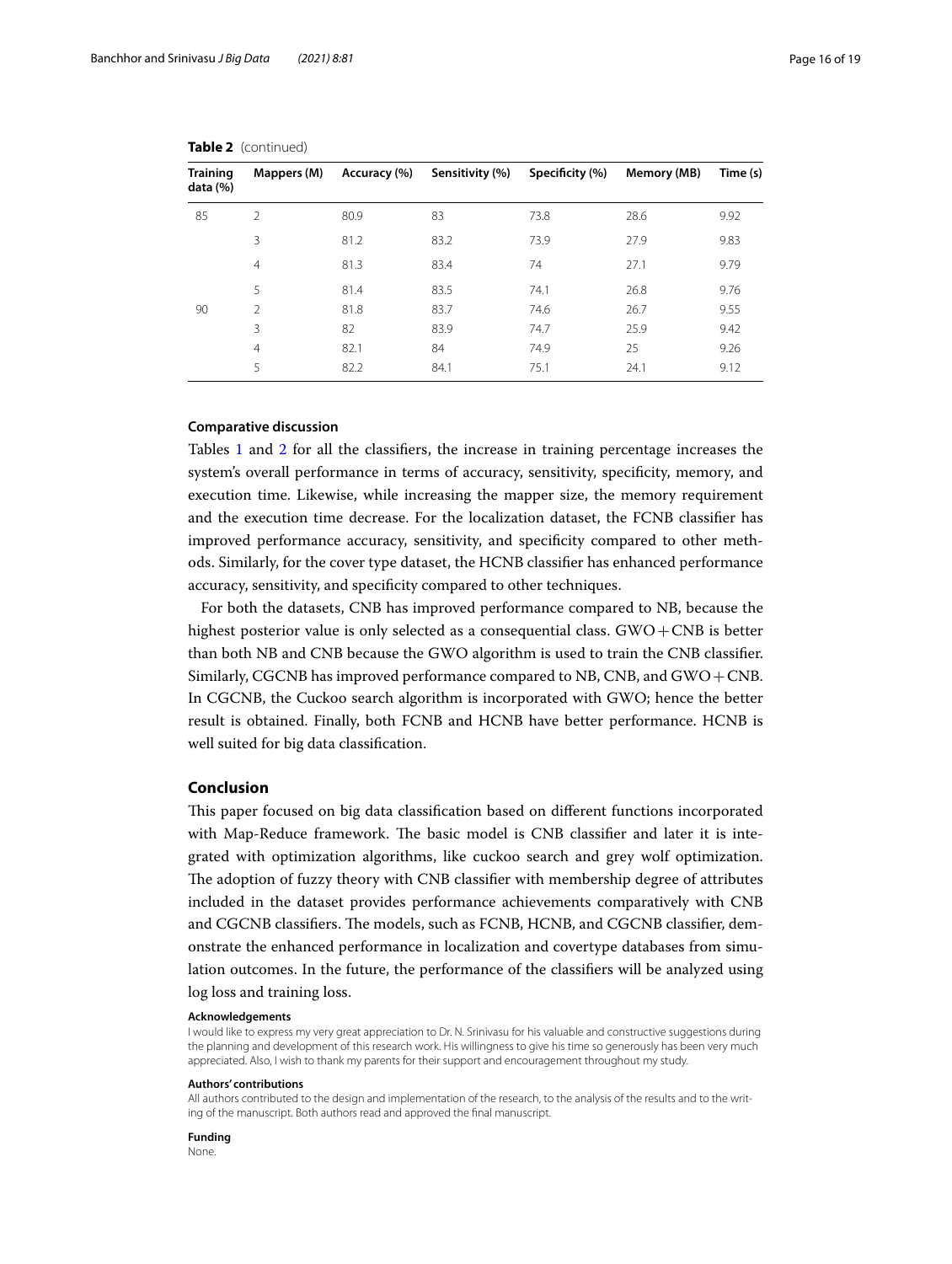#### **Availability of data and materials**

The data used for the analysis is taken from the localization dataset, available at, https://archive.ics.uci.edu/ml/datasets/ Localization+Data+for+Person+Activity and cover type dataset link is available at, "dataset link: https://archive.ics.uci. edu/ml/datasets/Covertype[".](https://archive.ics.uci.edu/ml/datasets/Localization+Data+for+Person+Activity)

## **Declarations**

#### **Ethics approval and consent to participate**

This paper does not use any of the animals or humans for the authors' studies.

**Consent for publication** None.

# **Competing interests**

The authors declare that they have no competing interests.

Received: 17 December 2020 Accepted: 10 May 2021 Published online: 05 June 2021

#### **References**

- <span id="page-16-0"></span> 1. Benabderrahmane S, Mellouli N, Lamolle M, Paroubek P. Smart4Job: a big data framework for intelligent job offers broadcasting using time series forecasting and semantic classification. Big Data Research. 2017;7:16–30.
- <span id="page-16-1"></span> 2. Thanekar SA, Subrahmanyam K, Bagwan AB. Big data and MapReduce challenges, opportunities and trends. Int J Electr Comput Eng. 2016; 6(6): 2911–2919. [https:// doi. org/ 10. 11591/ ijece. v6i6. 10555](https://doi.org/10.11591/ijece.v6i6.10555).
- <span id="page-16-2"></span> 3. Raghav RS, Amudhavel J, Dhavachelvan P. A survey on tools used in big data platform. Adv Appl Math Sci. 2017;17(1):213–29.
- <span id="page-16-3"></span>4. Wu X, Zhu X, Wu GQ, Ding W. Data mining with big data. IEEE Trans Knowl Data Eng. 2014;26(1):97–107.
- <span id="page-16-4"></span>5. Marx V. The big challenges of big data. Nature. 2013;498(7453):255–60.
- <span id="page-16-5"></span> 6. Minelli M, Chambers M, Dhiraj A. Big Data, big analytics: emerging business intelligence and analytic trends for today's businesses. 1st ed. New York: Wiley Publishing; 2013.
- <span id="page-16-6"></span>7. Pole G, Gera P. A recent study of emerging tools and technologies boosting big data analytics. 2016. https://doi.org/ 10. 1007/ 978- 981 - 10 - 0419 - 3 4.
- <span id="page-16-7"></span> 8. Lin W, Wu Z, Lin L, Wen A, Li J. An Ensemble Random Forest Algorithm for Insurance Big Data Analysis. IEEE Access. 2017;5:16568–75.
- <span id="page-16-8"></span> 9. Patil SS, Sonavane SP. Enriched Over\_Sampling Techniques for Improving Classification of Imbalanced Big Data. In: Proceedings of IEEE Third International Conference on Big Data Computing Service and Applications (Big Data Service), San Francisco, CA, pp. 1-10, 2017.
- <span id="page-16-9"></span> 10. Chen J, Chen H, Wan X, Zheng G. MR-ELM: a MapReduce-based framework for large-scale ELM training in big data era. Neural Comput Appl. 2016;27(1):101–10.
- <span id="page-16-10"></span>11. Radha K, Thirumala Rao B. Research issues and challenges of big data. Int J Contr Theory Appl. 2016;9(17):8437–44.
- <span id="page-16-11"></span> 12. Tsai C-F, Lin W-C, Ke S-W. Big data mining with parallel computing: a comparison of distributed and MapReduce methodologies. J Syst Softw. 2016;122:83–92.
- <span id="page-16-12"></span> 13. López V, del Río S. José Manuel Benítez, Francisco Herrera, "Cost-sensitive linguistic fuzzy rule based classification systems under the MapReduce framework for imbalanced big data." Fuzzy Sets Syst. 2015;258:5–38.
- <span id="page-16-13"></span> 14. Sucharita V, Jyothi S, Rao PV. Comparison of machine learning algorithms for classification of penaeid prawn species. In: Paper presented at the Proceedings of the 10th INDIACom; 2016 3rd International Conference on Computing for Sustainable Global Development, INDIACom 2016, 1610–1613.
- <span id="page-16-14"></span> 15. Haque A, Parker B, Khan L, Thuraisingham B. Evolving Big Data Stream Classification with MapReduce. In: Proceedings of IEEE 7th International Conference on Cloud Computing, Anchorage, AK, pp. 570–577, 2014.
- <span id="page-16-15"></span> 16. Hegazy O, Safwat S, Bakry ME. A mapreduce fuzzy techniques of big data classification. In: Proceedings of the SAI Computing Conference (SAI), London, pp. 118–128, 2016.
- <span id="page-16-16"></span> 17. Santafe G, Lozano JA, Larranaga P. Bayesian Model averaging of naive bayes for clustering. IEEE Trans Syst Man Cybern. 2006;36(5):1149–61.
- <span id="page-16-17"></span> 18. Huang X, Shi L, Suykens JK. Support vector machine classifier with pinball loss. In: IEEE Transactions on Pattern Analysis and Machine Intelligence, vol. 36, no. 5, pp. 984–997, 2014.
- <span id="page-16-18"></span> 19. Huang GB, Zhu QY, Siew CK. Extreme learning machine: theory and applications. Neurocomputing. 2006;70(1):489–501.
- <span id="page-16-19"></span> 20. Duan M, Li K, Liao X, Li K. A parallel multiclassification algorithm for big data using an extreme learning machine. IEEE Trans Neural Netw Learn Syst. 2017;29(6):2337–51.
- <span id="page-16-20"></span> 21. Arnaiz-González Á, González-Rogel A, Díez-Pastor JF, López-Nozal C. MR-DIS: democratic instance selection for big data by MapReduce. Progr Artif Intell. 2017;6(3):211–9.
- <span id="page-16-21"></span> 22. Potharaju SP, Sreedevi M. Distributed feature selection (DFS) strategy for microarray gene expression data to improve the classification performance. Clin Epidemiol Global Health. 2019;7(2):171–6.
- <span id="page-16-22"></span> 23. Segatori A, Marcelloni F, Pedrycz W. On distributed fuzzy decision trees for big data. IEEE Trans Fuzzy Syst. 2018;26(1):174–92.
- <span id="page-16-23"></span> 24. Bechini A, Marcelloni F, Segatori A. A MapReduce solution for associative classification of big data. Inf Sci. 2016;332:33–55.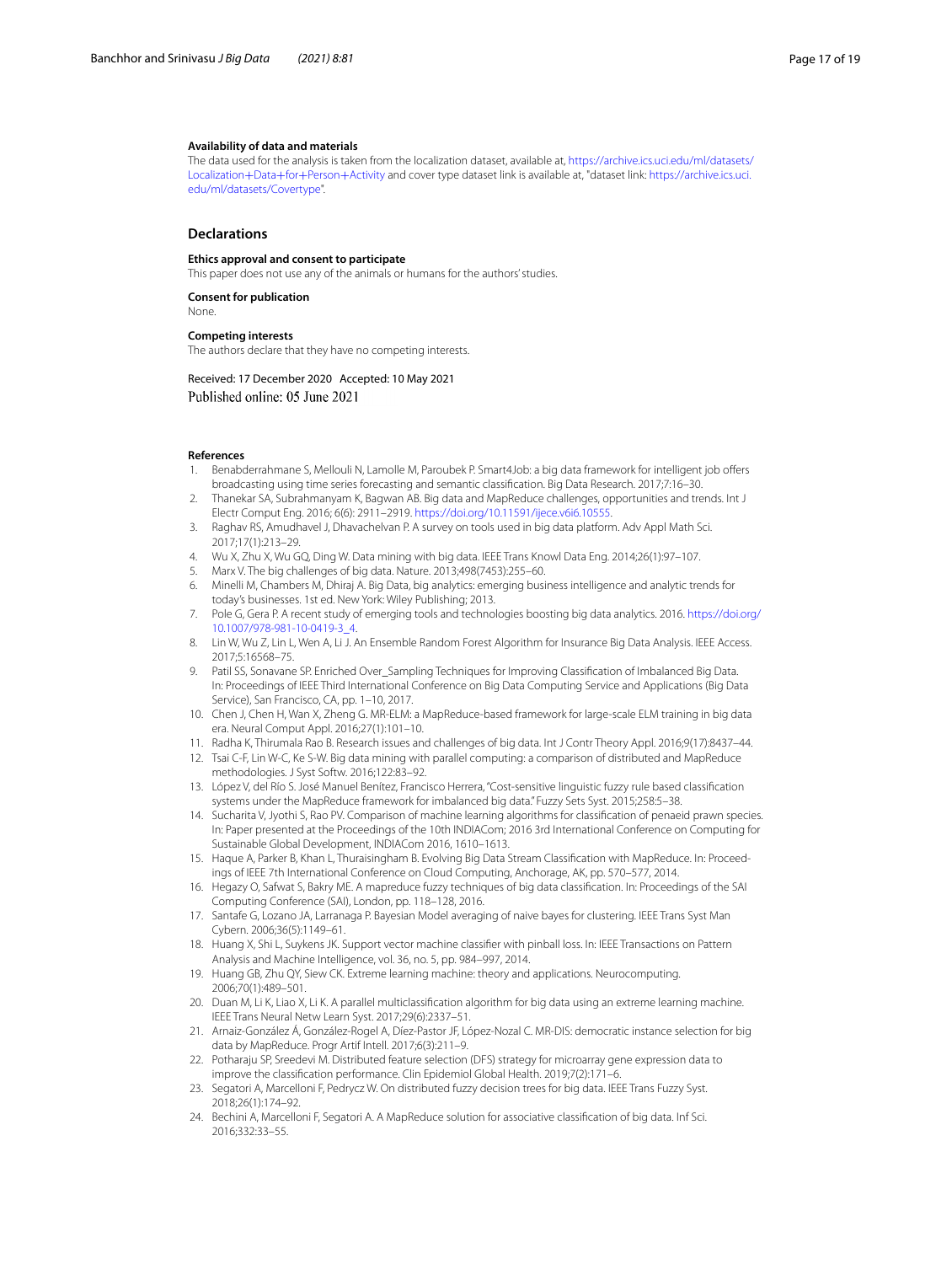- <span id="page-17-0"></span> 25. Manekar AK, Pradeepini G. Cloud based big data analytics a review. In: Paper presented at the Proceedings - 2015 International Conference on Computational Intelligence and Communication Networks, CICN 2015, 2016; 785–788. https://doi.org/10.1109/CICN.2015.160.
- <span id="page-17-1"></span> 26. Hu H, Wen Y, Chua TS, Li X. Toward scalable systems for big data analytics: a technology tutorial. IEEE Access. 2014;2:652–87.
- <span id="page-17-2"></span> 27. Bechini A, Marcelloni F, Segatori A. A MapReduce solution for associative classification of big data. Inform Sci. 2016;332:33–55.
- <span id="page-17-3"></span> 28. Priyadarshini A, Agarwal S. A Map-Reduce based support vector machine for big data classification. Int J Database Theory Appl. 2015;8(5):77–98.
- <span id="page-17-4"></span> 29. Bhukya R, Gyani J. Fuzzy associative classification algorithm based on MapReduce framework. In: Proceedings of the international conference on applied and theoretical computing and communication technology (iCATccT), Davangere, pp. 357–360, 2015.
- <span id="page-17-5"></span>30. Dean J, Ghemawat S. MapReduce: simplified data processing on large clusters. ACM Commun. 2008;51(1):107–13.
- <span id="page-17-6"></span> 31. Elkano M, Galar M, Sanz J, Bustince H. CHI-BD: A Fuzzy Rule-Based Classification System for Big Data classification problems. Fuzzy Sets Syst. 2018;348:75–101.
- <span id="page-17-7"></span> 32. Polepally V, Chatrapati KS. Dragonfly optimization and constraint measure-based load balancing in cloud computing. Cluster Comput. 2019;22(1):1099–111.
- <span id="page-17-8"></span> 33. Cavallaro G, Riedel M, Richerzhagen M, Benediktsson JA, Plaza A. On understanding big data impacts in remotely sensed image classification using support vector machine methods. IEEE J Select Top Appl Earth Observ Remote Sens. 2015;8(10):4634–46.
- <span id="page-17-9"></span> 34. Triguero I, Peralta D, Bacardit J, García S, Herrera F. MRPR: A MapReduce solution for prototype reduction in big data classification. Neurocomputing. 2015;150:331–45.
- <span id="page-17-10"></span>35. Dean J, Ghemawat S. Map reduce: a flexible data processing tool. Commun ACM. 2010;53(1):72–7.
- <span id="page-17-11"></span> 36. Kamal MS, Parvin S, Ashour AS, Shi F, Dey N. De-Bruijn graph with MapReduce framework towards metagenomic data classification. Int J Inform Technol. 2017;9(1):59–75.
- <span id="page-17-12"></span> 37. Arnaiz-González Á, González-Rogel A, Díez-Pastor JF, López-Nozal C. MR-DIS: democratic instance selection for big data by MapReduce. Progr Artif Intell. 2017;6(3):211–9.
- <span id="page-17-13"></span> 38. Ratre A. Taylor series based compressive approach and Firefly support vector neural network for tracking and anomaly detection in crowded videos. J Eng Res. 2019;20(7):4.
- <span id="page-17-14"></span> 39. Arul VH. An approach for speech enhancement using deep convolutional neural network. Multimedia Res. 2019;2(1):37–44.
- <span id="page-17-15"></span> 40. More NS, Ingle RB. Energy-aware VM migration using dragonfly–crow optimization and support vector regression model in Cloud. Int J Model Simul Sci Comput. 2018;9(06):1850050.
- <span id="page-17-16"></span>41. Daga BS, Bhute AN. Predicting recurrence pattern in breast cancer Using Decision Tree. 2009.
- <span id="page-17-17"></span> 42. Gao S, Gao K. Modelling on Classification and Retrieval Strategy in Map-Reduce Based IR System. In: proceedings of 2014 International Conference on Modelling, Identification and Control, Melbourne, Australia, December 3–5, 2014.
- <span id="page-17-18"></span> 43. Scardapane S, Wang D, Panella M. A decentralized training algorithm for echo state networks in distributed big data applications. Neural Networks. 2016;1(78):65–74.
- <span id="page-17-19"></span> 44. Abawajy JH, Kelarev A, Chowdhury M. Large iterative multitier ensemble classifiers for security of bigdata. IEEE Trans Emerg Top Comput. 2014;2(3):352–63.
- <span id="page-17-20"></span> 45. Xin J, Wang Z, Luxuan Qu, Wang G. Elastic extreme learning machine for big data classification. Neurocomputing. 2015;149:464–71.
- <span id="page-17-21"></span> 46. Bhagat RC, Patil SS. Enhanced SMOTE Algorithm for Classification of Imbalanced Big-Data usingRandom Forest. In: Proceedings of IEEE International on Advance Computing Conference (IACC), pp. 403–408, 2015.
- <span id="page-17-22"></span> 47. Triguero I, Galar M, Vluymans S, Cornelis C, Bustince H, Herrera F, Saeys Y. Evolutionary undersampling for imbalanced big data classification. Evol Comput. 2009;17(3):275–306.
- <span id="page-17-23"></span>48. AlessioBechini FM. A MapReduce solution for associative classification of big data". Inf Sci. 2016;332:33–55.
- <span id="page-17-24"></span> 49. Deng Z, Zhu X, Cheng D, Zong M, Zhang S. Efficient kNN classification algorithm for big data. Neurocomputing. 2016;195:143–8.
- <span id="page-17-25"></span>50. SeyedaliMirjalili SM, Mirjalili AL. Grey Wolf Optimizer. Adv Eng Softw. 2014;69:46–61.
- <span id="page-17-26"></span> 51. Yang XS, Deb S. Cuckoo search via Levy flights. In: Proceedings of World Congress on Nature & Biologically Inspired Computing (NaBIC 2009), Coimbatore, IEEE Publications, USA, pp. 210–214. 2009.
- <span id="page-17-27"></span> 52. Thirugnanasambandam K, Prakash S, Subramanian V, et al. Reinforced cuckoo search algorithm-based multimodal optimization. Appl Intell. 2019;49:2059-83. https://doi.org/10.1007/s10489-018-1355-3.
- <span id="page-17-28"></span> 53. Fong S, Wong R, Vasilakos AV. Accelerated PSO swarm search feature selection for data stream mining big data. IEEE Trans Serv Comput. 2016;9(1):33–45.
- <span id="page-17-29"></span> 54. Mujeeb SM, Sam RP, Madhavi K. Adaptive hybrid optimization enabled stack autoencoder-based MapReduce framework for big data classification. In: 2020 International Conference on Emerging Trends in Information Technology and Engineering (ic-ETITE) 2020, pp. 1–5.
- <span id="page-17-30"></span> 55. Deng Z, Zhu X, Cheng D, Zong M, Zhang S. Efficient kNN classification algorithm for big data. Neurocomputing. 2016;26(195):143–8.
- <span id="page-17-31"></span> 56. William C, Sleeman IV, and Bartosz Krawczyk. Multi-class imbalanced big data classification on Spark. Knowledge-Based Systems, 2020.
- <span id="page-17-32"></span> 57. Selvi RS, Valarmathi ML. Optimal feature selection for big data classification: firefly with lion-assisted model. Big data. 2020;8(2):125–46.
- <span id="page-17-33"></span> 58. Mujeeb SM, Sam RP, Madhavi K. Adaptive Exponential Bat algorithm and deep learning for big data classification. Sādhanā. 2021;46(1):1–5.
- <span id="page-17-34"></span> 59. Chitrakant B, Srinivasu N. CNB-MRF: Adapting correlative naive bayes classifier and mapreduce framework for big data classification. Int Rev Comput Softw. 2016. https://doi.org/https://doi.org/10.15866/irecos.v11i11.10116